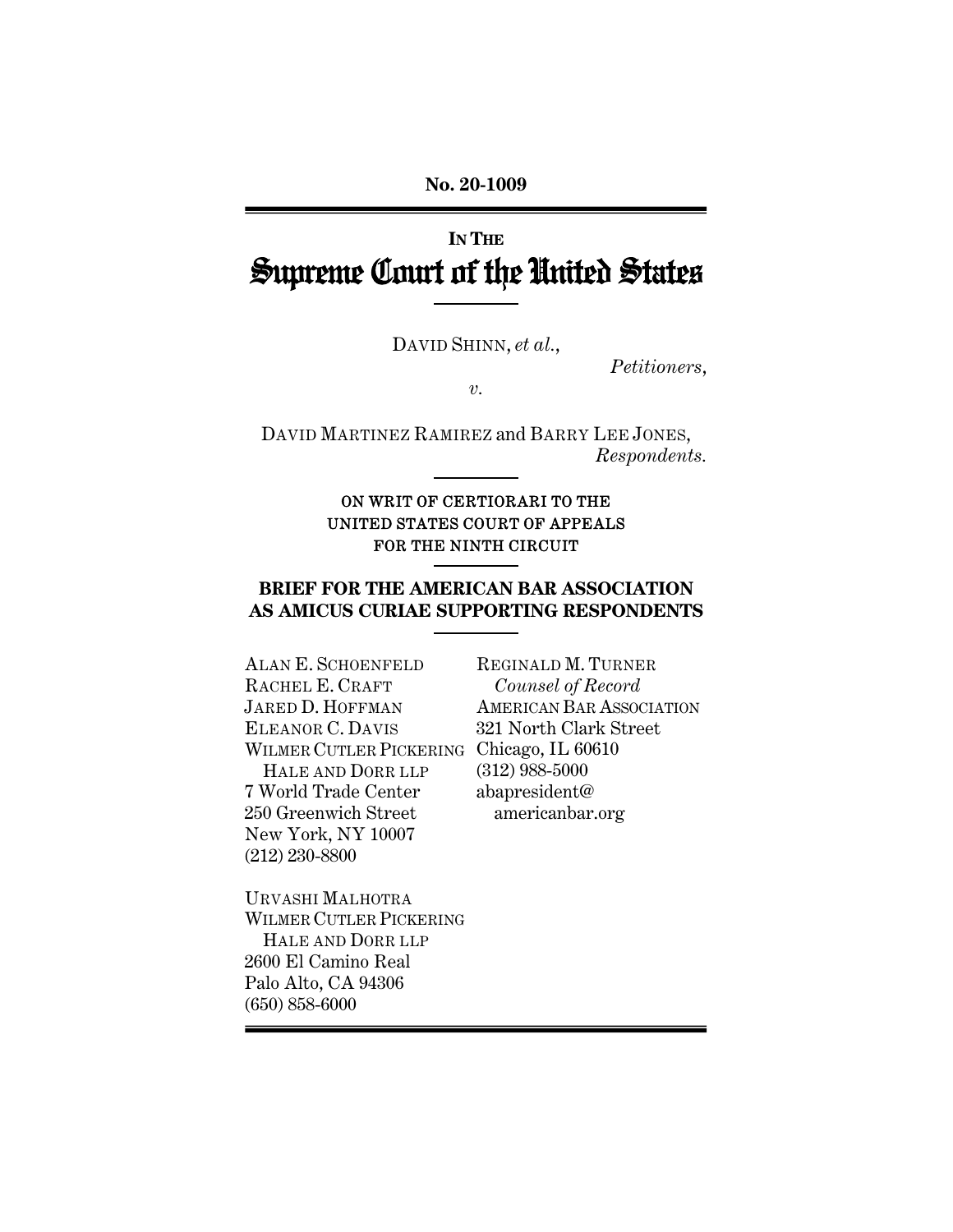## **TABLE OF CONTENTS**

|                                                                                                                                           | Page |
|-------------------------------------------------------------------------------------------------------------------------------------------|------|
|                                                                                                                                           |      |
|                                                                                                                                           |      |
| INTRODUCTION AND SUMMARY OF                                                                                                               |      |
|                                                                                                                                           |      |
| I. AN EVIDENTIARY HEARING IS NECESSARY<br>TO FULLY VINDICATE THE RIGHT TO                                                                 |      |
| II. MARTINEZ DOES NOT ENCOURAGE<br>PRISONERS AND THEIR COUNSEL TO<br>WITHHOLD CLAIMS AND EVIDENCE UNTIL<br>FEDERAL HABEAS PROCEEDINGS  13 |      |
|                                                                                                                                           |      |
|                                                                                                                                           |      |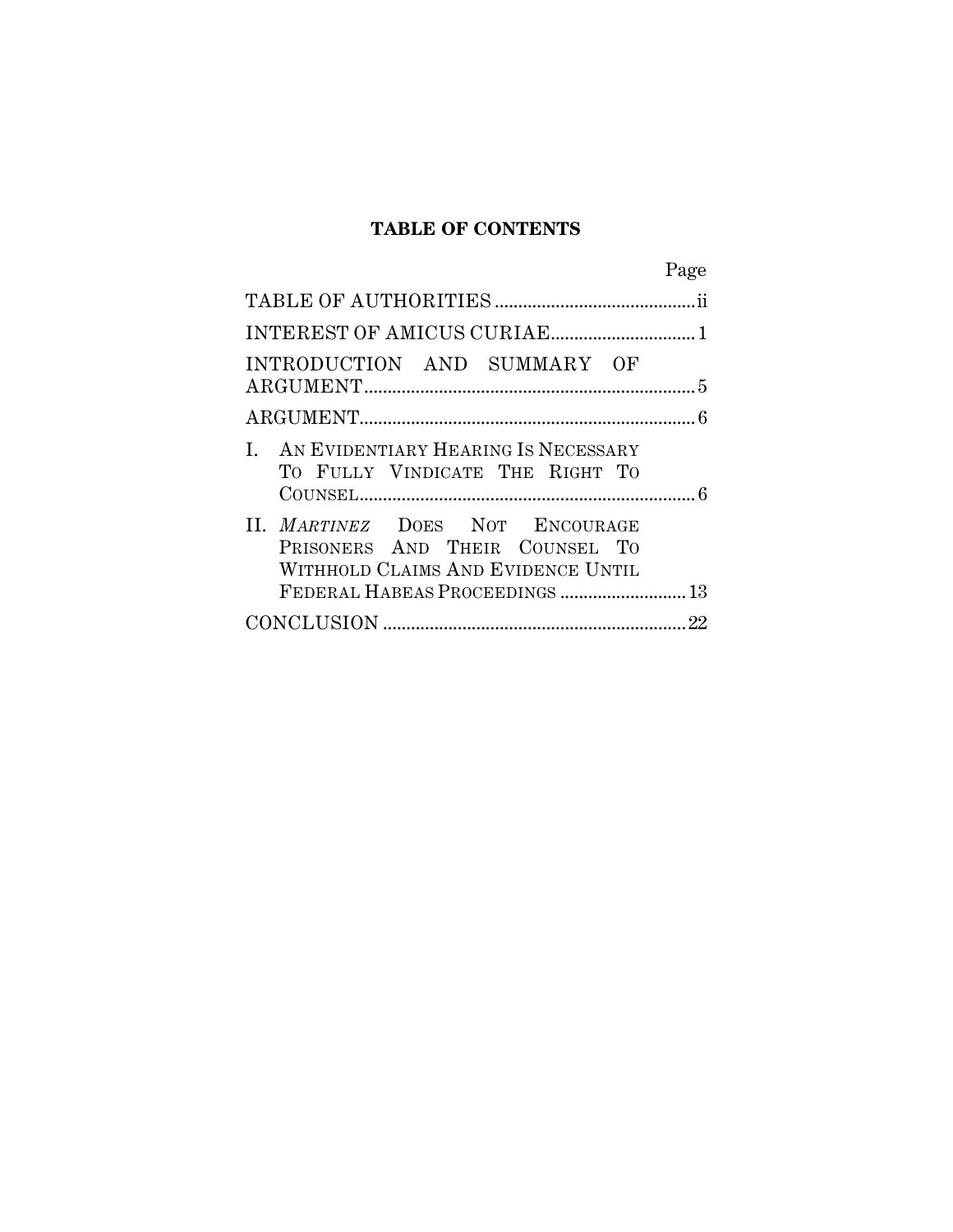# **TABLE OF AUTHORITIES**

# **CASES**

Page(s)

| Application of Griffiths, 413 U.S. 717 (1973)17                                                                                                                        |
|------------------------------------------------------------------------------------------------------------------------------------------------------------------------|
|                                                                                                                                                                        |
| Carpenter v. Davis, No. 02-CV-1145, 2017 WL<br>2021415 (N.D. Tex. May 12, 2017) 12                                                                                     |
|                                                                                                                                                                        |
| $\label{eq:2.1} David \; \mathbf{v}, \; Davis, 137 \; \mathrm{S}, \; \mathrm{Ct}, \; 2058 \; (2017) \; \ldots \; \ldots \; \ldots \; \ldots \; \ldots \; \ldots \; 18$ |
| Detrich v. Ryan, 740 F.3d 1237 (9th Cir. 2013) 12                                                                                                                      |
| Dickens v. Ryan, 740 F.3d 1302 (9th Cir. 2014) 13                                                                                                                      |
|                                                                                                                                                                        |
| Ex parte Garland, 71 U.S. 333 (1866) 17                                                                                                                                |
|                                                                                                                                                                        |
| Gallow v. Cooper, 570 U.S. 933 (2013) (mem.)  11                                                                                                                       |
| Gideon v. Wainwright, 372 U.S. 335 (1963)  6, 7                                                                                                                        |
| Hamblin v. Mitchell, 354 F.3d 482 (6th Cir.                                                                                                                            |
|                                                                                                                                                                        |
|                                                                                                                                                                        |
| McBride v. Glunt, No. 17-CV-5374, 2020 WL                                                                                                                              |
| McCoy v. Court of Appeals of Wisconsin, 1st                                                                                                                            |
| Padilla v. Kentucky, 559 U.S. 356 (2010)  4, 19                                                                                                                        |
| $\label{eq:1} Powell \,\, \mbox{\textsc{v}}.\,\,Alabama,\,\mbox{287 U.S.\,\,45}\,\,\mbox{(1932)}\,\,\,\,$                                                              |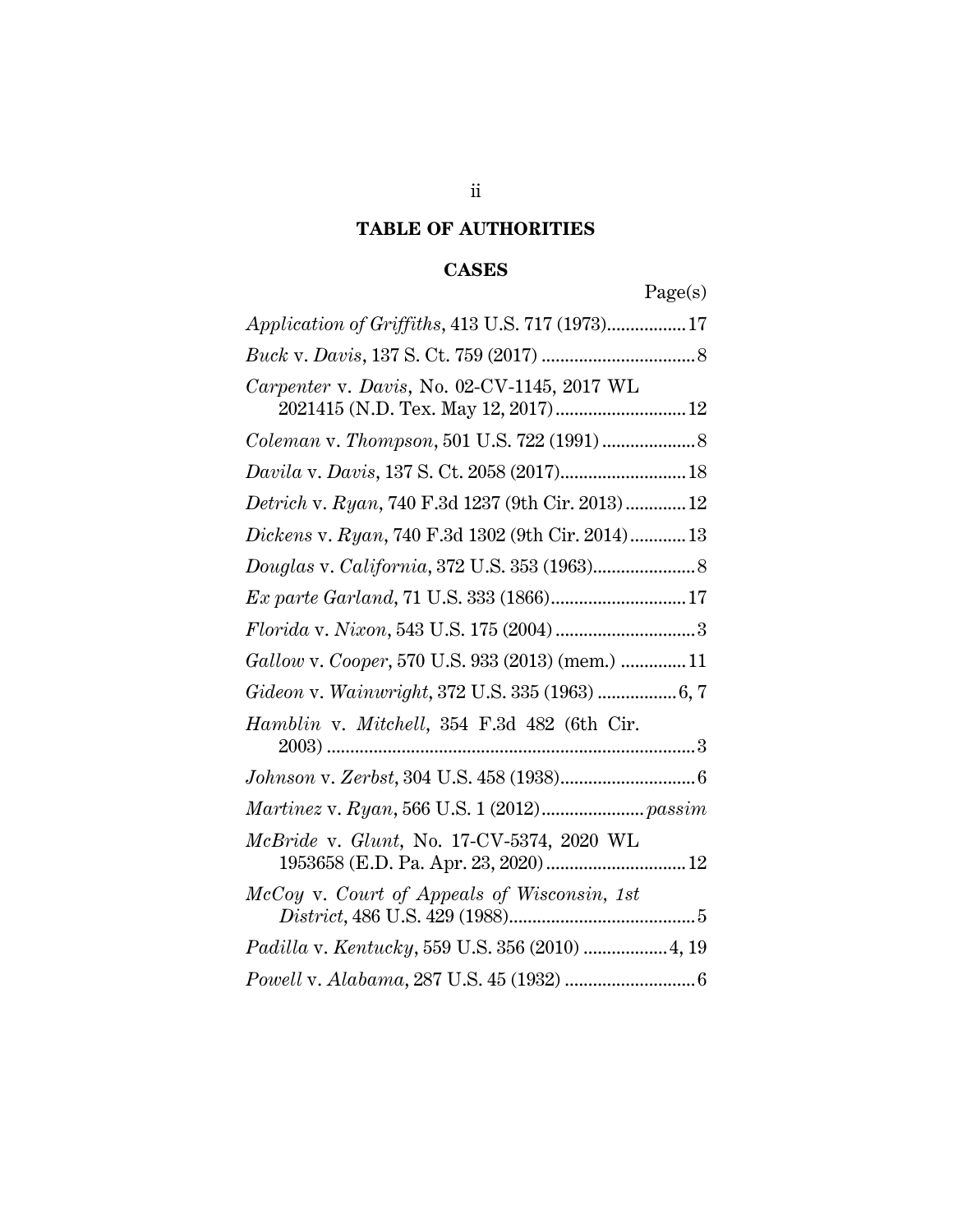# **TABLE OF AUTHORITIES—Continued**

| Purkey v. United States, 964 F.3d 603 (7th Cir.                  |
|------------------------------------------------------------------|
|                                                                  |
|                                                                  |
| Strickland v. Washington, 466 U.S. 668 (1984)                    |
|                                                                  |
| Sullivan v. Jones, No. 12-CV-250, 2015 WL                        |
| 4756190 (N.D. Fla. Aug. 11, 2015)  10, 11, 12                    |
| <i>Trevino v. Thaler</i> , 569 U.S. 413 (2013)  7, 8, 11, 12, 19 |
| United States v. Cronic, 466 U.S. 648 (1984) 18                  |
|                                                                  |
| Wiggins v. Smith, 539 U.S. 510 (2003)3, 5, 12                    |
|                                                                  |

#### **DOCKETED CASES**

|--|--|--|--|

# **STATUTES AND RULES**

# **OTHER AUTHORITIES**

| ABA, Criminal Justice Standards (4th ed.    |  |
|---------------------------------------------|--|
|                                             |  |
| ABA Death Penalty Representation Project,   |  |
| List of Cases Citing to the ABA Guidelines, |  |
| https://bit.ly/3AqW1m7 (visited Sept. 8,    |  |
|                                             |  |

iii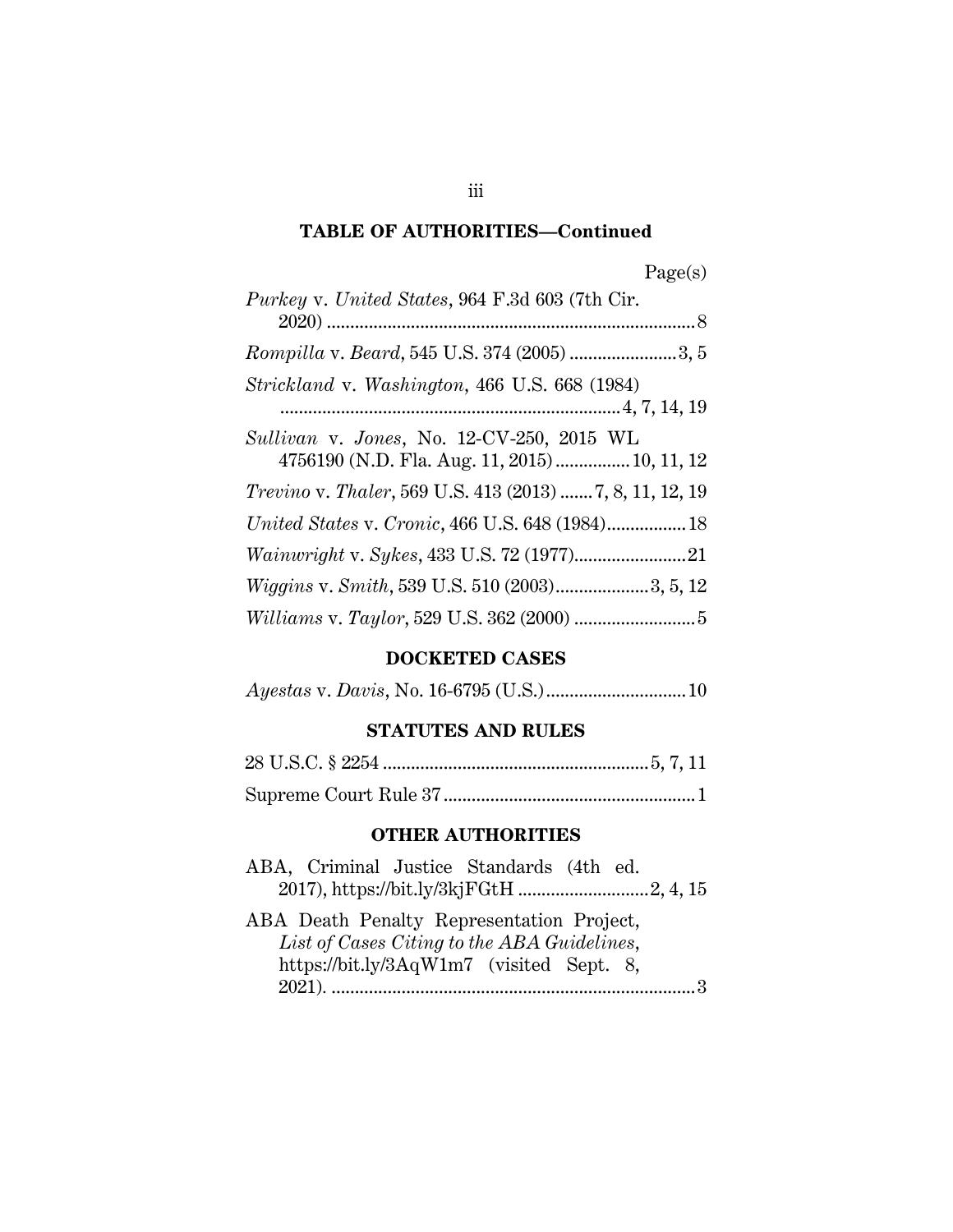## **TABLE OF AUTHORITIES—Continued**

| ager<br>s |
|-----------|
|-----------|

| ABA Guidelines (2003), https://bit.ly/2Z4MB1P                                                                                                                |
|--------------------------------------------------------------------------------------------------------------------------------------------------------------|
| ABA, Mission and Association Goals,<br>https://bit.ly/3hFZiGX (visited Sept. 7,                                                                              |
| ABA, Model Rules for Lawyer Disciplinary<br>Enforcement (2007), https://bit.ly/3CjUY7W17                                                                     |
| ABA, Model Rules of Professional Conduct                                                                                                                     |
| Baumgartner, Frank R., Rates of Reversals in<br>the North Carolina Death Penalty, U.N.C.<br>Chapel Hill (Mar. 22, 2010), $\frac{https://r}{https://r}/p$     |
| Baumgartner, Frank R. & Tim Lyman,<br>Louisiana Death-Sentenced Cases and<br>Their Reversals, 1976-2015, 7 J. Race,<br>Gender, & Poverty 58 (2016), https:// |
| Blume, John H. & Sheri Lynn Johnson, Gideon<br><i>Exceptionalism?</i> , 122 Yale L.J. 2126 (2013)19                                                          |
| Bureau of Justice Statistics, U.S. Dep't of<br>Justice, Capital Punishment, 2013 –<br><i>Statistical Tables</i> (Dec. 19, 2014), https://                    |
| Bureau of Justice Statistics, U.S. Dep't of<br>Justice, Capital Punishment, 2018 -<br>Statistical Tables (Sept. 2020), https://                              |

iv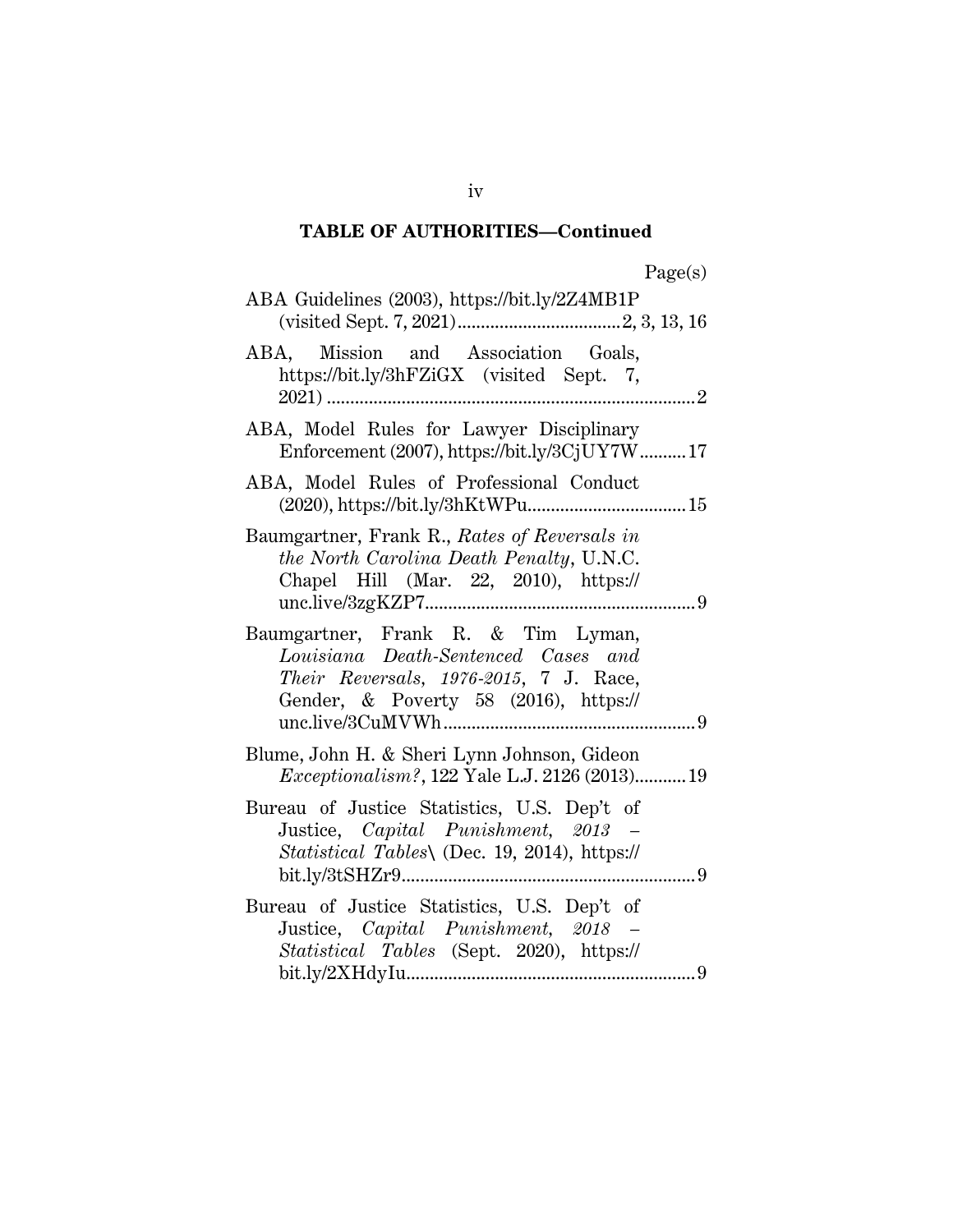# **TABLE OF AUTHORITIES—Continued**

| Ellis, Michael, A Tale of Three Prejudices:<br><i>Restructuring the "Martinez Gateway", 90</i>                                                         |
|--------------------------------------------------------------------------------------------------------------------------------------------------------|
| King, Nancy J., Enforcing Effective Assistance<br>After Martinez, 122 Yale L.J. 2428 (2013) 19, 20                                                     |
| Kovarsky, Lee, <i>Delay in the Shadow of Death</i> ,                                                                                                   |
| Law, Cristina, Trevino v. Thaler: Falling Short<br>of Meaningful Federal Habeas Corpus<br><i>Reform</i> , 105 J. Crim. L. & Criminology 499            |
| Maher, Robin M., Improving State Capital<br>Counsel Systems Through Use of the ABA<br><i>Guidelines</i> , 42 Hofstra L. Rev. 419 (2013) 14             |
| Marcus, Martin, The Making of the ABA<br>Criminal Justice Standards: Forty Years<br>of Excellence, 23 Crim. J. 10 (Winter 2009)4                       |
| Primus, Eve Brensike, <i>Effective Trial Counsel</i><br>After Martinez v. Ryan: Focusing on the<br><i>Adequacy of State Procedures, 122 Yale</i><br>20 |

v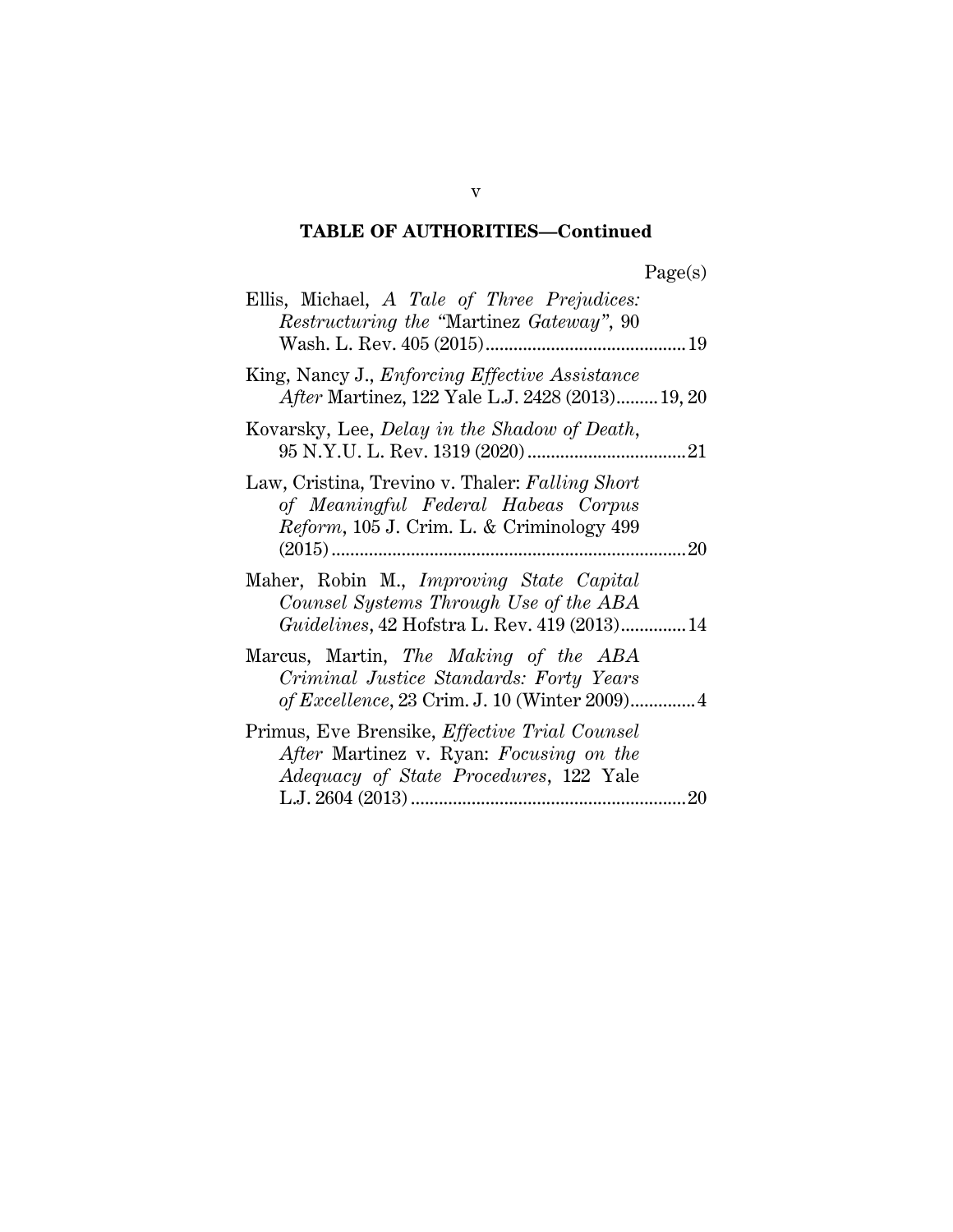# **IN THE** Supreme Court of the United States

#### No. 20-1009

DAVID SHINN, *et al.*,

*Petitioners*,

*v.* 

DAVID MARTINEZ RAMIREZ and BARRY LEE JONES, *Respondents.* 

## ON WRIT OF CERTIORARI TO THE UNITED STATES COURT OF APPEALS FOR THE NINTH CIRCUIT

#### **INTEREST OF AMICUS CURIAE**<sup>1</sup>

Pursuant to Supreme Court Rule 37.3, the American Bar Association ("ABA") respectfully submits this brief as amicus curiae in support of Respondents.

The ABA is the largest association of attorneys and legal professionals in the world. Its members come from all fifty States, the District of Columbia, and the United States territories. Its membership includes attorneys in law firms, corporations, nonprofit organizations, and local, State, and federal governments, as well as judges, legislators, law professors, law students, and

<sup>1</sup> Pursuant to Rule 37.6, amicus curiae certifies that no counsel for a party authored this brief in whole or in part and that no person or entity, other than amicus, its members, or its counsel, has made a monetary contribution to the preparation or submission of this brief. Letters from the parties consenting to the filing of this brief have been filed with the Clerk of this Court.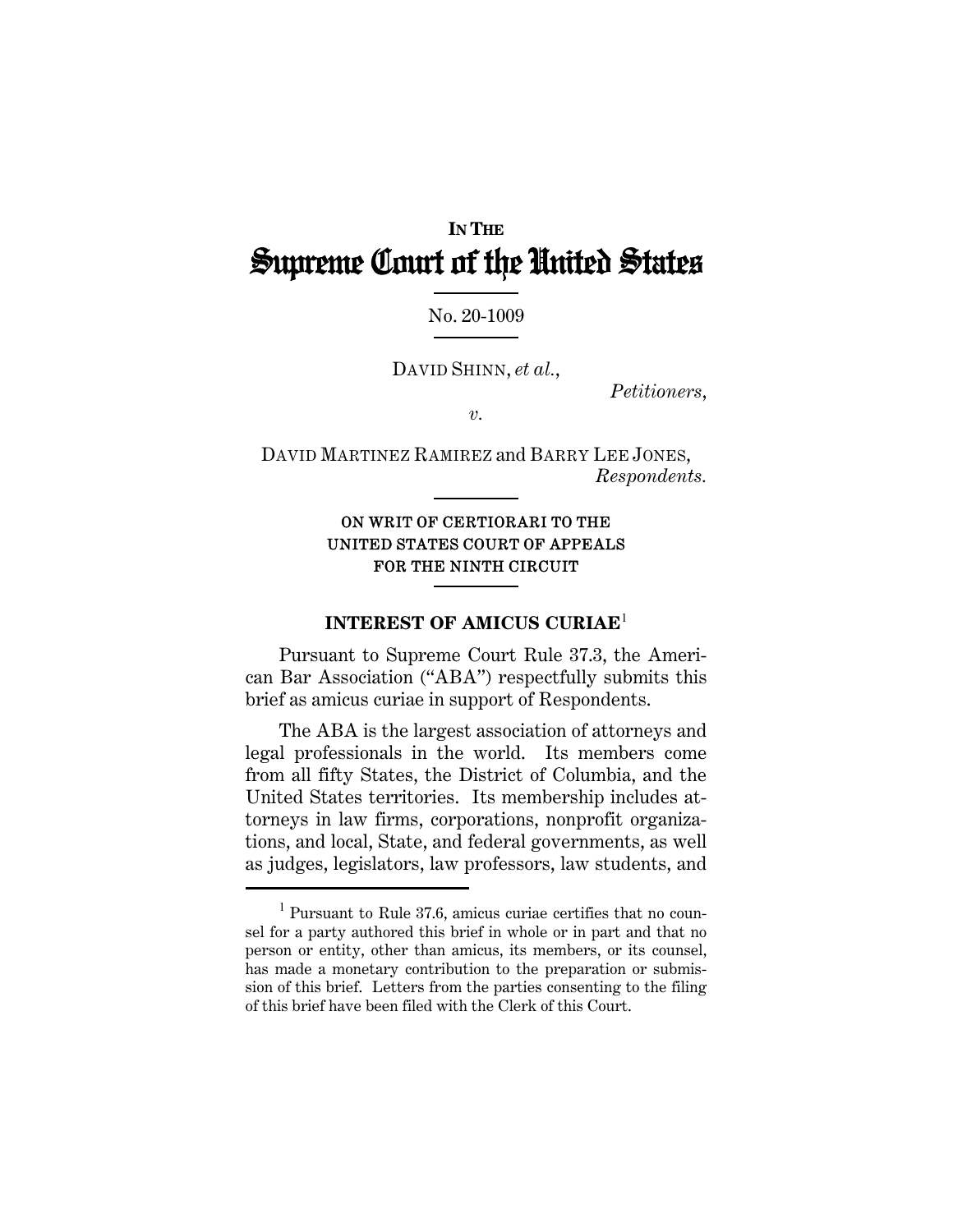associates in related fields. $2$  Since its inception, and as one of the cornerstones of its mission, the ABA has actively sought to improve the quality of American legal services by "[p]romot[ing] competence, ethical conduct and professionalism."<sup>3</sup> In particular, the ABA has long been committed to the provision of competent and effective counsel in criminal and related proceedings.

The ABA has been an authority on the issue of representation in capital cases, specifically, for decades.<sup>4</sup> Similarly, for decades, the ABA has developed nationally implemented models that form the basis for the existing systems that effectively regulate attorney conduct. These professional standards of conduct and enforcement systems guard against and sanction the type of misconduct the State hypothesizes about in this case. Specifically, in 1989, the ABA House of Delegates adopted Resolution 122, Guidelines for the Appointment and Performance of Counsel in Death Penalty Cases ("ABA Guidelines"), which were designed to "amplify previously adopted [ABA] positions on effective assistance of counsel in capital cases [and to] enumerate the minimal resources and practices necessary to provide effective assistance of counsel." ABA Guide-

 $2$  Neither this brief nor the decision to file it should be interpreted to reflect the views of any judicial member of the ABA. No member of the ABA Judicial Division Council participated in the preparation of this brief, or in the adoption or endorsement of the positions in it.

<sup>&</sup>lt;sup>3</sup> ABA Mission and Association Goals, ABA, https://bit.ly/ 3hFZiGX (visited Sept. 7, 2021).

<sup>&</sup>lt;sup>4</sup> The ABA formed the Death Penalty Representation Project in 1986, developed the Criminal Justice Standards for the Defense Function ("ABA Criminal Justice Standards"), and created an ABA policy dating back to 1979 calling for the appointment of post-conviction counsel in capital cases.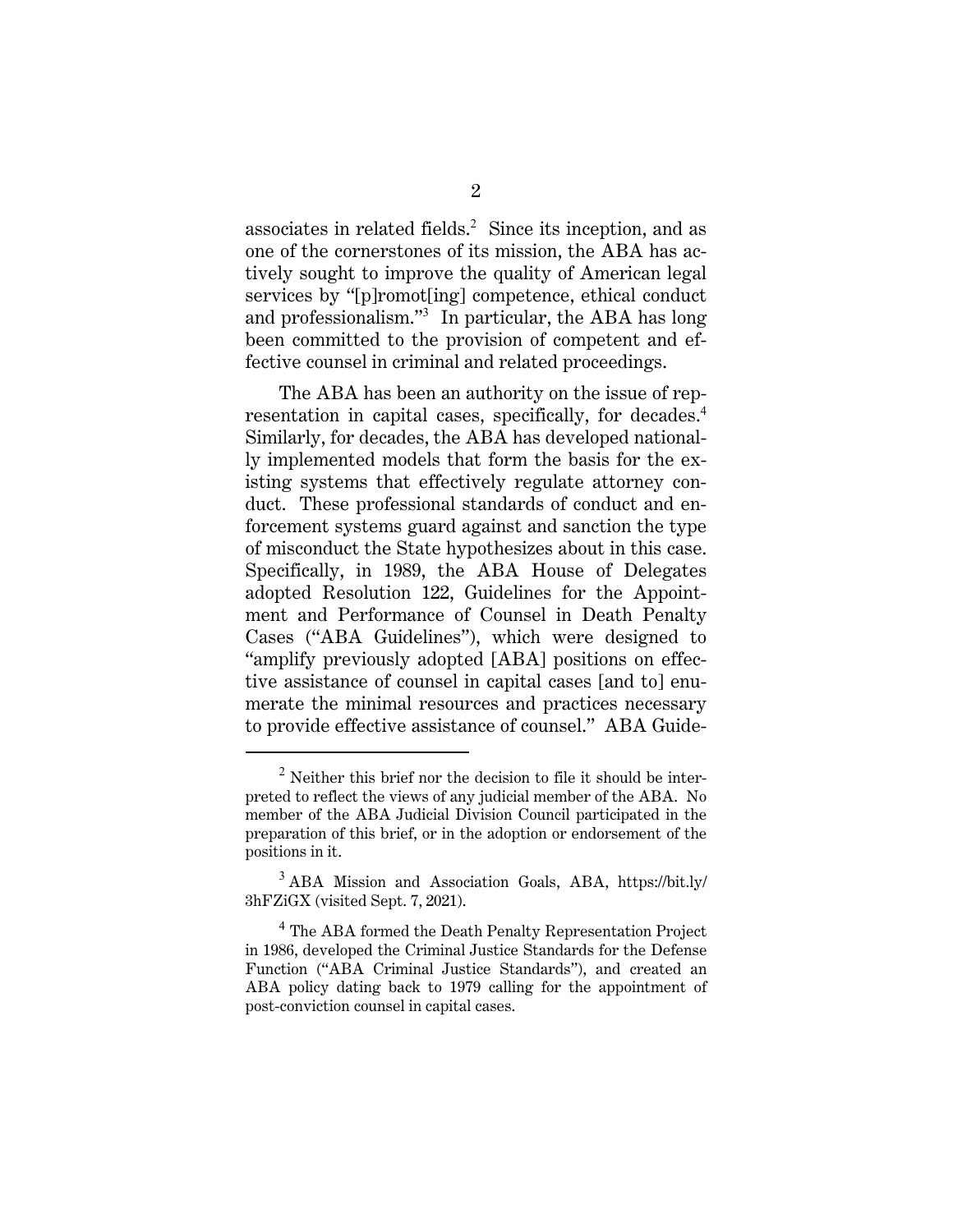lines, intro. cmt.  $(1989).<sup>5</sup>$  The Guidelines were the result of an in-depth process for ascertaining the prevailing practices for capital defense across the country. In February 2003, the ABA approved revisions to the ABA Guidelines to update and expand upon the obligations of lawyers in death penalty jurisdictions to ensure due process of law and justice. The ABA Guidelines reflect longstanding norms of capital defense practice based on a consensus about the essential elements of effective representation of clients facing capital punishment.<sup>6</sup> The ABA Guidelines have been utilized in hundreds of cases by state and federal courts, including this Court, as guides by which to measure reasonable counsel performance.<sup>7</sup>

The ABA has also published Standards for Criminal Justice ("ABA Standards"), which are among the ABA's most prominent efforts to improve the quality of the criminal justice system. Begun in 1964 under the aegis of then-ABA President (and later Justice) Lewis Powell, and developed and refined over the last forty

<sup>5</sup> ABA Guidelines, https://bit.ly/2Z4MB1P (visited Sept. 7, 2021).

<sup>6</sup> *See, e.g.*, *Hamblin* v. *Mitchell*, 354 F.3d 482 (6th Cir. 2003) ("[T]he [ABA] standards merely represent a codification of longstanding, commonsense principles of representation understood by diligent, competent counsel in death penalty cases. The ABA standards are not aspirational in the sense that they represent norms newly discovered after *Strickland*. They are the same type of longstanding norms referred to in *Strickland* in 1984 as 'prevailing professional norms' … .").

<sup>7</sup> *Rompilla* v. *Beard*, 545 U.S. 374 (2005); *Florida* v. *Nixon*, 543 U.S. 175 (2004); *Wiggins* v. *Smith*, 539 U.S. 510 (2003); *see also* ABA Death Penalty Representation Project, *List of Cases Citing to the ABA Guidelines*, https://bit.ly/3AqW1m7 (visited Sept. 8, 2021).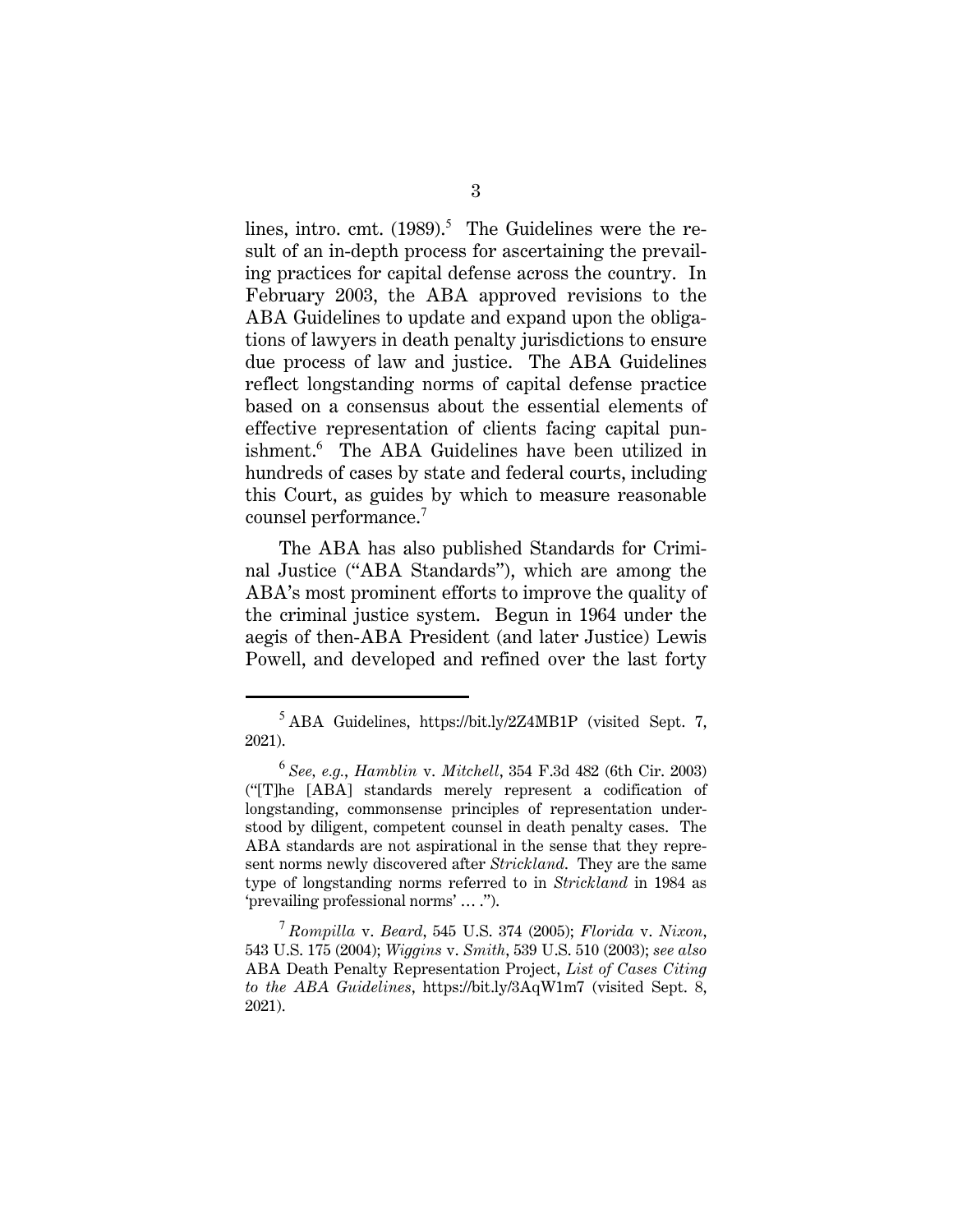years, the ABA Standards represent a collection of "best practices" based on the consensus views of a broad array of professionals involved in the criminal justice system.<sup>8</sup> The ABA Standards embody the consistent recognition by ABA task forces of prosecutors, defenders and others in the criminal justice field that defendants must have effective assistance of counsel during the first proceeding in which a defendant may bring an ineffective assistance of counsel claim ("IATC"), regardless of whether that proceeding is direct appeal or state post-conviction review. While the ABA Standards are not binding, they have been recognized by this Court as "valuable measures of the prevailing professional norms of effective representation." *Padilla* v. *Kentucky*, 559 U.S. 356, 366-367 (2010); *see also Strickland* v. *Washington*, 466 U.S. 668, 688 (1984) ("Prevailing norms of practice as reflected in American Bar Association standards and the like ... are guides to determining what is reasonable"). Indeed, this Court has repeatedly looked to the ABA Standards as a guide

<sup>8</sup> The ABA Standards are developed through the efforts of broadly representative task forces made up of prosecutors, judges, defense lawyers, academics, the public and other groups that may have a special interest in the subject, as well as by the diverse membership of the ABA. Before they become official ABA policy, they must be approved by vote of the ABA House of Delegates ("HOD"). The HOD is composed of more than 550 representatives from states and territories, state and local bar associations, affiliated organizations, ABA sections, divisions and members, and the Attorney General of the United States, among others. The ABA Standards are divided into volumes according to topical area and have been amended over the years by the same process. A complete set of the Standards and a history of their development is available at https://bit.ly/3kjFGtH; *see also* Marcus, *The Making of the ABA Criminal Justice Standards: Forty Years of Excellence,*  23 Crim. J. 10, 14-15 (Winter 2009) (describing the process by which ABA Standards are developed and promulgated).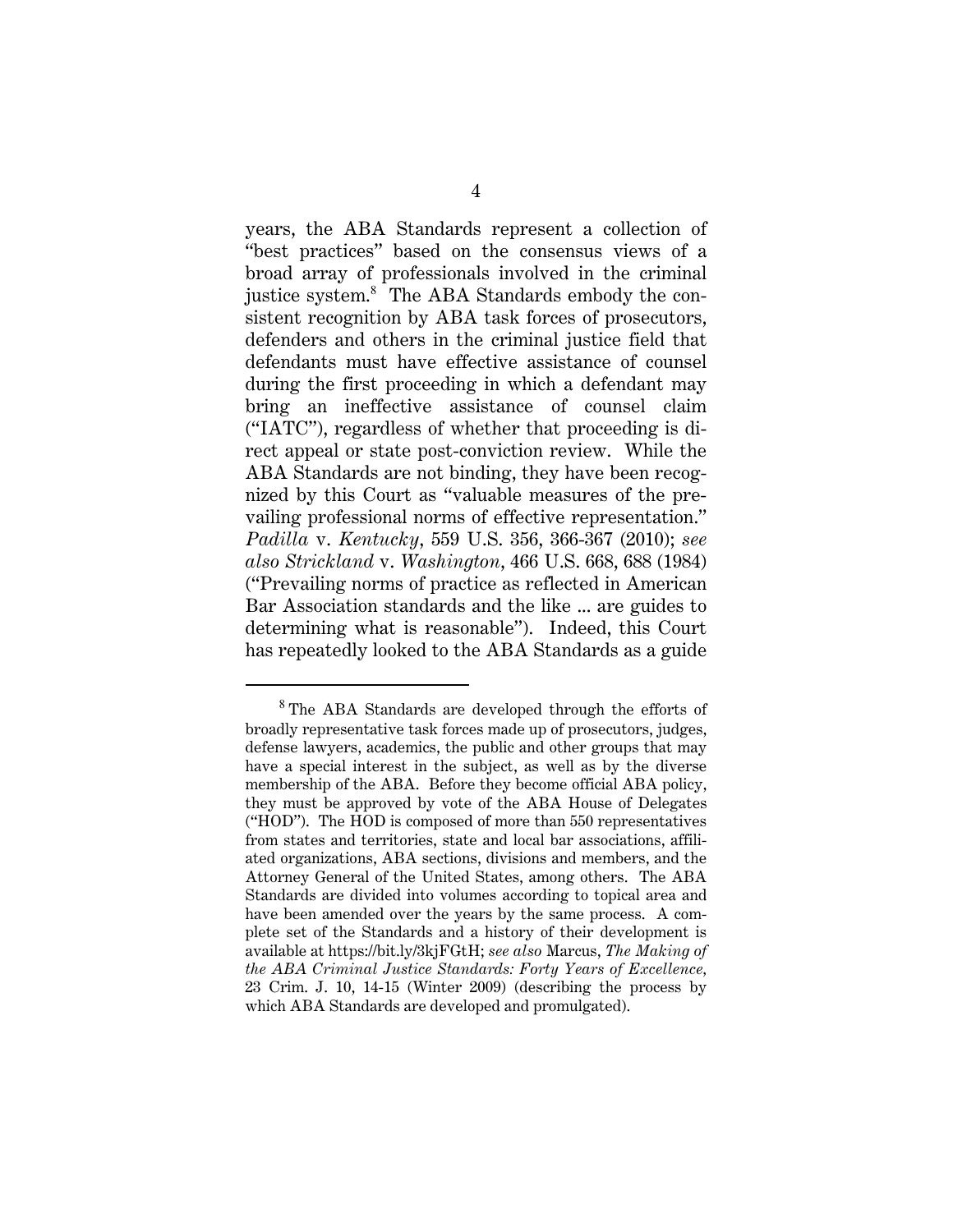when drawing conclusions about the effectiveness of an attorney's representation.<sup>9</sup>

#### **INTRODUCTION AND SUMMARY OF ARGUMENT**

In *Martinez* v. *Ryan*, 566 U.S. 1 (2012), this Court recognized that to fulfill the promise of effective trial counsel prescribed in the Sixth Amendment, federal courts may forgive procedural default in state court by ineffective state post-conviction counsel so that the federal court can—for the first time—review the underlying claim of ineffective assistance of trial counsel. Without the narrow pathway that *Martinez* provides for state prisoners to avoid procedural default, prisoners seeking relief in federal courts on claims of ineffective assistance of trial counsel who also received ineffective representation in state post-conviction proceedings would lack even a single opportunity to meaningfully vindicate the bedrock right to effective representation at trial. Access to an evidentiary hearing on a 28 U.S.C. § 2254 motion is critical to marshal and present evidence to meet the *Martinez* criteria. Without access to an evidentiary hearing in federal court, prisoners are

<sup>9</sup> *See, e.g.*, *Wiggins* v. *Smith*, 539 U.S. 510, 524 (2003) ("Counsel's conduct … fell short of the standards for capital defense work articulated by the American Bar Association (ABA)—standards to which we long have referred as guides to determining what is reasonable." (quotation marks omitted)); *Rompilla* v. *Beard,* 545 U.S. 374, 387 (2005) (stating that the ABA's Standards for Criminal Justice "describe[] the obligation [of defense counsel] in terms no one could misunderstand"); *Williams* v. *Taylor*, 529 U.S. 362, 396 (2000) (citing the ABA Standards for Criminal Justice in determining that trial counsel did not properly fulfill their obligation to investigate defendant's background); *McCoy* v. *Court of Appeals of Wis., Dist. 1,* 486 U.S. 429, 436 n.8 (1988) (citing to the ABA Standards for Criminal Justice and to an Informal Opinion by the ABA Standing Committee on Ethics and Professional Responsibility).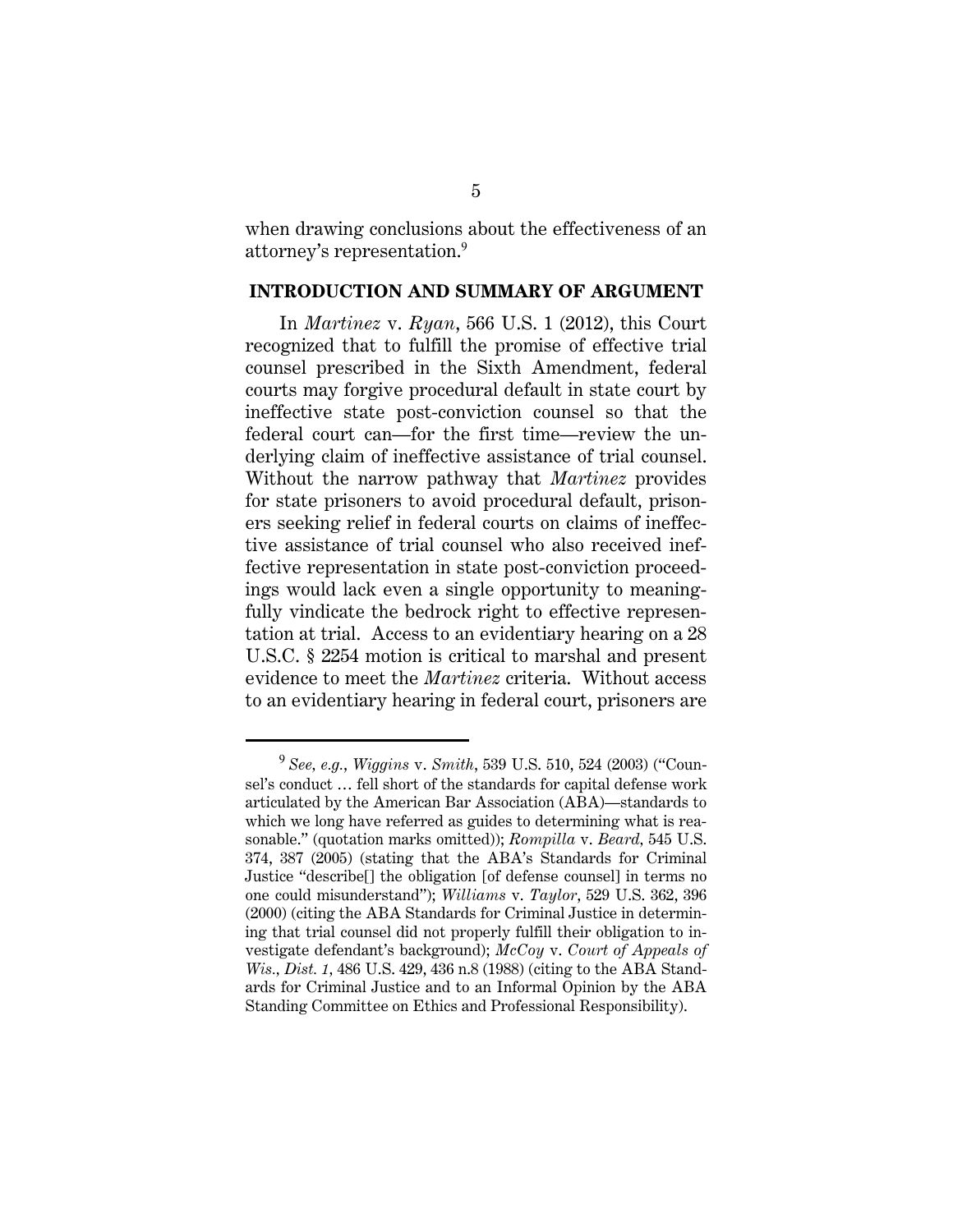no better off than they were in state court, with no meaningful opportunity to present their ineffective assistance claims.

The State contends that *Martinez* encourages prisoners and their lawyers to sidestep state court by withholding ineffective assistance of counsel claims during trial or state habeas proceedings, only to raise them for the first time during federal habeas review. The State offers no evidence to support this proposition, and the ABA is not aware of any either. Additionally, this gambit would likely subject the lawyer to professional discipline and other appropriate sanctions, in part because lawyers have an ethical obligation to act competently in their representation of a client, and competent lawyers raise all possible claims at the earliest possible juncture and protect claims against waiver and default. In the event of any attorney misconduct, the correct solution is not to limit the equitable remedy provided by *Martinez*, but to rely on the existing lawyer disciplinary system that protects against and sanctions violations of applicable rules of professional conduct. In any event, this Court does not interpret statutes to diminish remedies available to prisoners because of concern by a party about hypothetical gamesmanship in which the prisoner's lawyer might engage.

#### **ARGUMENT**

### **I. AN EVIDENTIARY HEARING IS NECESSARY TO FULLY VINDICATE THE RIGHT TO COUNSEL**

In a long line of cases that includes *Powell* v. *Alabama*, 287 U.S. 45 (1932), *Johnson* v. *Zerbst*, 304 U.S. 458 (1938), and *Gideon* v. *Wainwright*, 372 U.S. 335 (1963), this Court has recognized a Sixth Amendment right to counsel that is necessary to protect the funda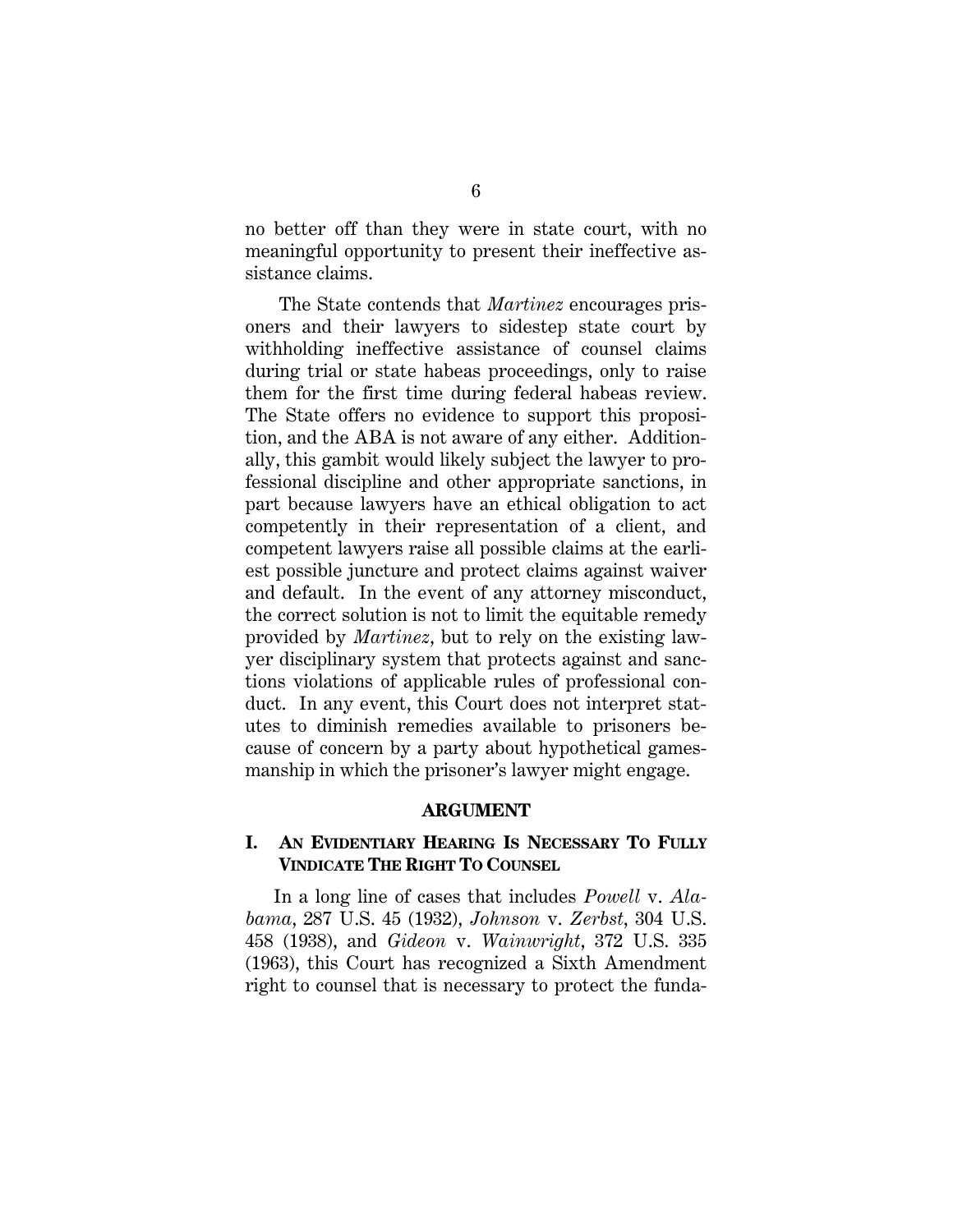mental right to a fair trial. *Gideon* recognized the "obvious truth" that "any person haled into court, who is too poor to hire a lawyer, cannot be assured a fair trial unless counsel is provided for him." 372 U.S. 335, 344 (1963). And in *Strickland* v. *Washington*, the Court further explained that "the right to counsel is the right to the effective assistance of counsel" because ineffective assistance of counsel may "so undermine[] the proper functioning of the adversarial process that the trial cannot be relied on as having produced a just result." 466 U.S. 668, 686 (1984). This Court emphasized that the effectiveness inquiry is necessarily a context and fact specific one, instructing courts to consider "all the circumstances" and to "judge the reasonableness of counsel's challenged conduct on the facts of the particular case." *Id.* at 690.

In *Martinez* v. *Ryan*, this Court reiterated that "[t]he right to the effective assistance of counsel at trial is a bedrock principle in our justice system." 566 U.S. 1, 8-14 (2012). It is "the foundation of our adversary system," for "[d]efense counsel tests the prosecution's case to ensure that the proceedings serve the function of adjudicating guilt or innocence, while protecting the rights of the person charged." *Id.* at 12. To vindicate that right, counsel must "preserve[] claims to be considered on appeal … and in federal habeas proceedings." *Id.* This Court recognized that a state prisoner, whose first opportunity to raise an ineffectiveness of trial counsel argument is in state post-conviction proceedings, can avoid procedural default under 28 U.S.C. § 2254 if he can show ineffectiveness of post-conviction counsel. *Id.* at 8-14; *see Trevino* v. *Thaler*, 569 U.S. 413, 428 (2013) (extending *Martinez* to apply where state law effectively, though not formally, denies most defendants a meaningful opportunity to present ineffec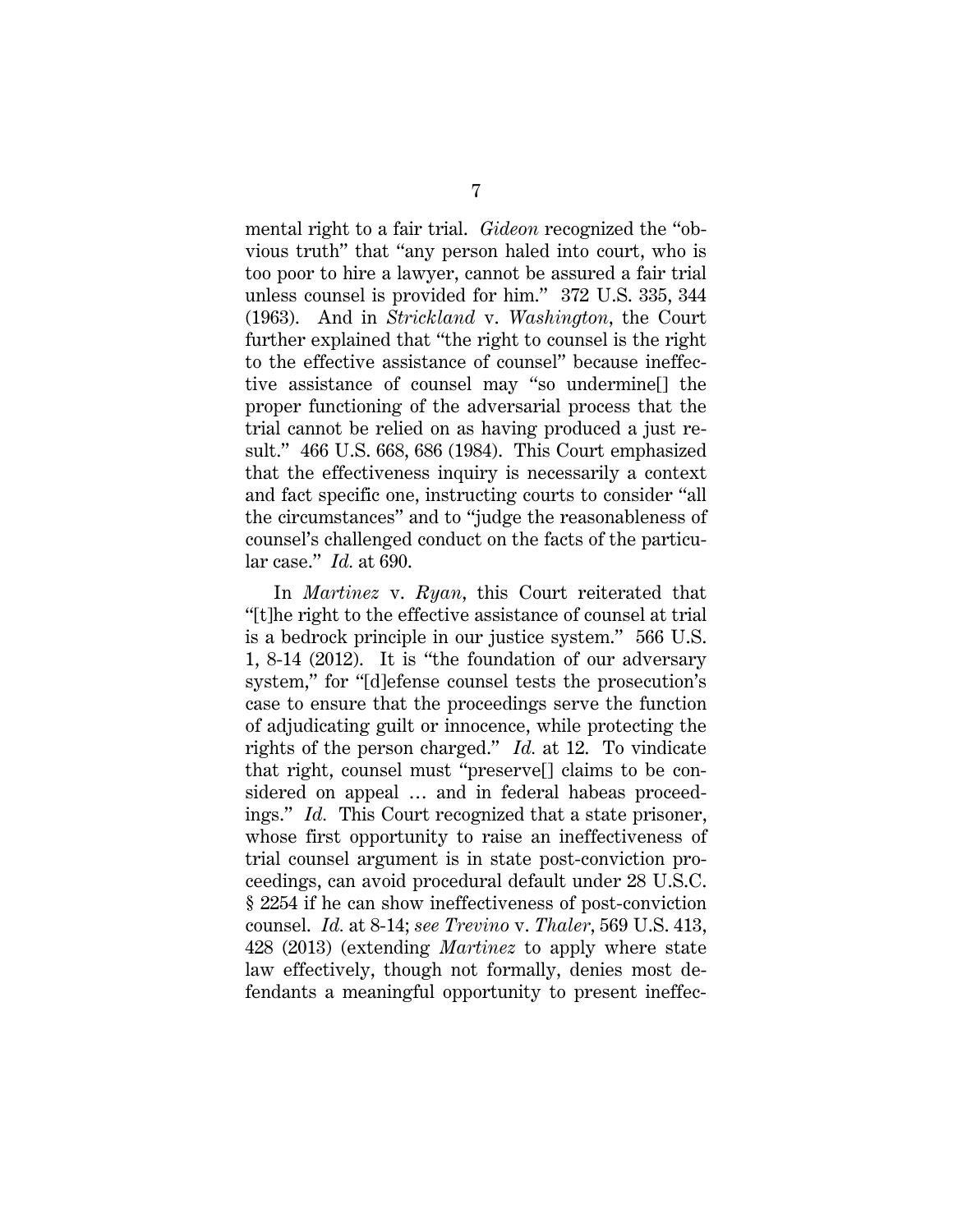tive assistance of counsel claims on direct appeal); *see also Buck* v. *Davis*, 137 S. Ct. 759, 771 (2017). *Martinez* provides a narrow—but critical—pathway for prisoners whose Sixth Amendment rights were violated at trial and whose state post-conviction lawyers failed to raise that claim due to a constitutionally ineffective lack of skill, resources, or gross negligence.

As *Martinez* and its progeny make clear, a defendant should be provided "a meaningful opportunity to present a claim of ineffective assistance of counsel." *Trevino*, 569 U.S. at 428. That is because "[t]he idea of an entitlement to one untainted opportunity to make one's case is deeply embedded in our law." *Purkey* v. *United States*, 964 F.3d 603, 617 (7th Cir.), *cert. denied*, 141 S. Ct. 196 (2020). The Court has emphasized the importance of ensuring that a defendant have a bona fide "one and only appeal," including where that opportunity for review comes for the first time in a state collateral proceeding. *Coleman* v. *Thompson*, 501 U.S. 722, 756 (1991) ("[W]here the merits of *the one and only appeal* an indigent has as of right are decided without benefit of counsel, we think an unconstitutional line has been drawn between rich and poor." (quoting *Douglas*  v. *California*, 372 U.S. 353, 357 (1963)). *Martinez* itself relied on this principle, noting that "[w]hen an attorney errs in initial-review collateral proceedings, it is likely that no state court at any level will hear the prisoner's claim." 566 U.S. at 10. The Court found that the outcome in such a case were the procedural default to apply—that "no court will review the prisoner's claims" would be inequitable. *Id.* at 11, 14.

Ensuring one meaningful opportunity to bring claims of ineffective assistance of counsel is critical because Sixth Amendment violations are discovered with some frequency. Of particular concern, reversible error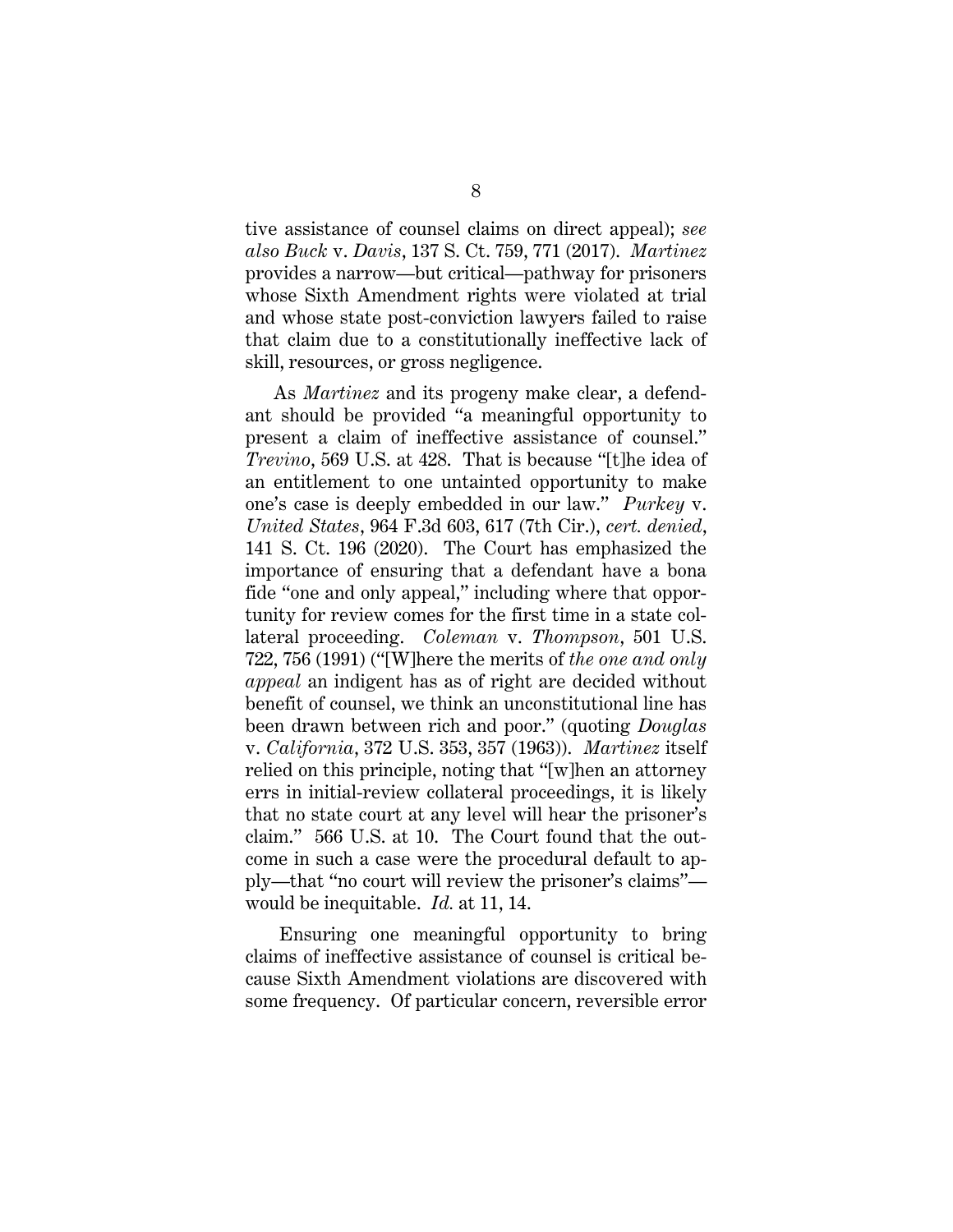occurs in a meaningful percentage of state death penalty cases. A 2014 Department of Justice study found that the conviction or sentence was overturned at some stage of review in approximately 31.5 percent of deathpenalty cases, where the sentence was imposed in the United States between  $1973$  and  $2013<sup>10</sup>$  That figure does not include reversals based on invalidation of the State's capital-punishment statute. *Id.* In the same study published by the Department of Justice in 2020, it was reported that just under 9% of all state prisoners whose death sentences were removed in 2018 (the last year of data reported in the study) had obtained a complete reversal of their capital conviction and sentence from an appeals or higher court.<sup>11</sup> Prisoners require an opportunity to develop and supplement a record with effective assistance of counsel. *Martinez* provides a narrow but meaningful pathway to relief for this subset of prisoners whose ineffective assistance of trial counsel claims are never considered in state court due to ineffective assistance of counsel in their state collateral proceeding. Arizona, for example, had "17 *Martinez* remands from the Ninth Circuit to reconsider ineffectiveassistance claims previously dismissed on procedural

<sup>10</sup> *See* Bureau of Justice Statistics, U.S. Dep't of Justice, *Capital Punishment, 2013 – Statistical Tables* 19, tbl. 16 (Dec. 19, 2014), https://bit.ly/3tSHZr9. In Arizona, the reversal rate in capital cases, including reversals based on invalidation of the capitalpunishment was 120 out of 307 (39%). *See id.* at 20, tbl. 17. For state-specific studies, see, *e.g.*, Baumgartner & Lyman, *Louisiana Death-Sentenced Cases and Their Reversals, 1976-2015*, 7 J. of Race, Gender, & Poverty 58, 67-68 (2016); Baumgartner, *Rates of Reversals in the North Carolina Death Penalty*, U. N.C. Chapel Hill (Mar. 22, 2010).

<sup>11</sup> *See* Bureau of Justice Statistics, U.S. Dep't of Justice, *Capital Punishment, 2018 – Statistical Tables* 16, tbl. 10 (Sept. 2020), https://bit.ly/2XHdyIu.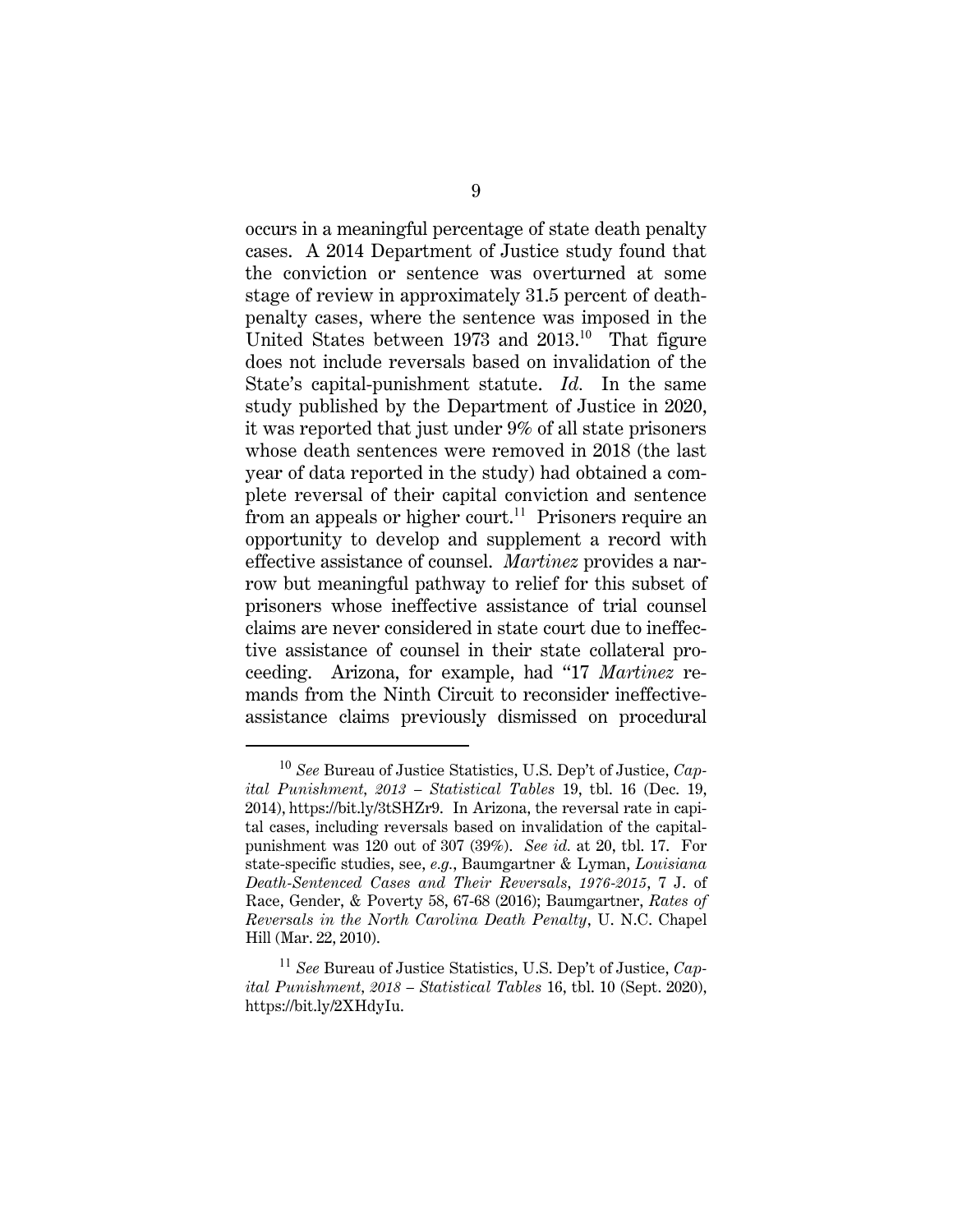grounds" between 2012 and 2017.<sup>12</sup> This number shows that the remedy recognized in *Martinez* is hardly overwhelming the courts with allegedly defaulted state-law claims being pressed on habeas, but that it is nonetheless necessary to correct for rare circumstances where a petitioner's counsel on state collateral proceeding is ineffective in failing to raise an ineffective assistance of trial counsel claim.

Numerous cases prove the wisdom of *Martinez* in ensuring a fair system of habeas review and the opportunity for an evidentiary hearing. To take just one: In 2015, the Northern District of Florida granted Kevin J. Sullivan's habeas petition upon a finding that his trial counsel was constitutionally ineffective by advising him to reject a plea deal and concede guilt on possession charges, and by defending his case at trial based on the legally impermissible defense of voluntary intoxication, which had been abolished five years prior. *See Sullivan*  v. *Jones*, No. 12-CV-250, 2015 WL 4756190, at \*1, \*21 (N.D. Fla. Aug. 11, 2015), *aff'd*, 837 F.3d 1195 (11th Cir.  $2016$ .<sup>13</sup> In large part, this decision turned on whether

<sup>12</sup> *See* Arizona et al. Amicus Br. 2, *Ayestas* v. *Davis*, No. 16- 6795 (U.S. Aug. 8, 2017), 2017 WL 3575763.

 $13$  The court also found ineffective assistance of counsel during petitioner's state collateral review proceeding based on that attorney's testimony at the evidentiary hearing. *Id.* at \*10-16. That lawyer testified that he was not aware Mr. Sullivan had been offered a plea deal prior to trial and that he had never asked Mr. Sullivan or the state attorney whether there had been a plea offer. *Id.* at \*10, \*14. Indeed, he could not recall ever meeting with Mr. Sullivan or speaking with him on the phone for any reason. *Id.* at \*14. The court appropriately found that this failure to investigate amounted to constitutionally deficient representation. *Id.* at \*16. Thus, the court found that Mr. Sullivan had established cause under *Martinez* for his failure to raise his ineffective assistance of trial counsel claim in his state collateral review proceeding. *Id.*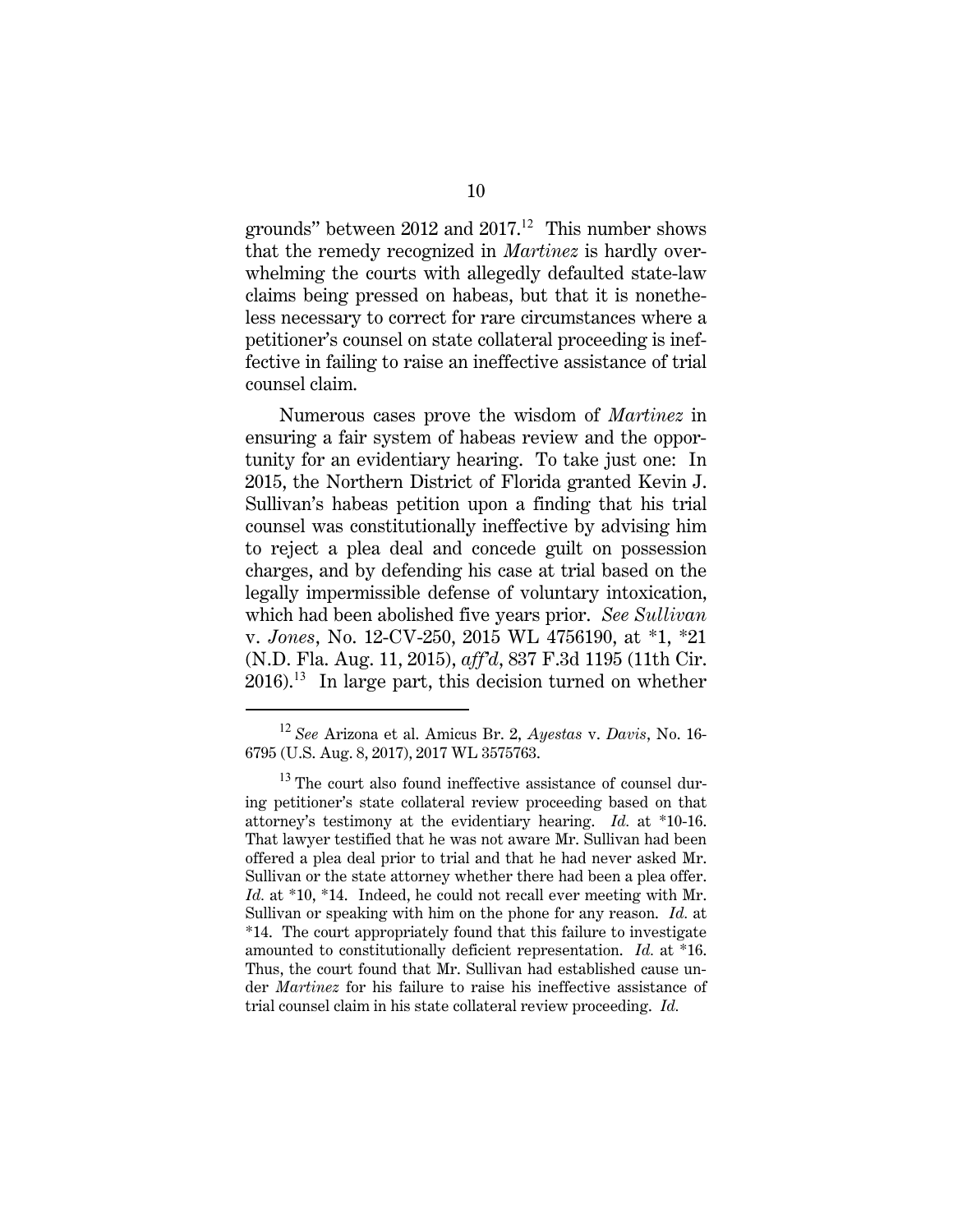Mr. Sullivan or his attorney were, in fact, aware that the defense had been abolished prior to trial. *Id.* at \*21. In finding to the contrary, the court relied extensively on the testimony elicited from Mr. Sullivan and his trial attorney at an evidentiary hearing. *See id.* at \*16-22. The court also relied on testimony at the evidentiary hearing regarding the rejected plea deal itself, noting that it was less than half the length of the 30-year sentence Mr. Sullivan received following trial. *Id.* at \*2, \*15-17, \*21. Absent the evidentiary hearing the court required to adequately assess his claims—Mr. Sullivan would never have been able to raise the plain inadequacy of his trial counsel's advice, nor been able to challenge the additional years added to his sentence as a result of his reliance on that advice.

As *Sullivan* demonstrates, access to an evidentiary hearing on a § 2254 motion is critical to marshal and present evidence. Without access to an evidentiary hearing in federal court, prisoners are no better off than they were in state court with no opportunity to present their potentially meritorious ineffective assistance claims. "Claims of ineffective assistance" in particular "often require investigative work" to develop facts that may not appear in the record or in the files of ineffective prior attorneys. *Martinez*, 566 U.S. at 11. Indeed, "the inherent nature of most ineffective assistance of trial counsel claims means that the trial court record will often fail to contain the information necessary to substantiate the claim." *Trevino*, 569 U.S. at 424 (quotation marks omitted). Accordingly, "[a] claim without any evidence to support it might as well be no claim at all." *Gallow* v. *Cooper*, 570 U.S. 933, 933 (2013) (Breyer, J., respecting the denial of the petition for writ of certiorari").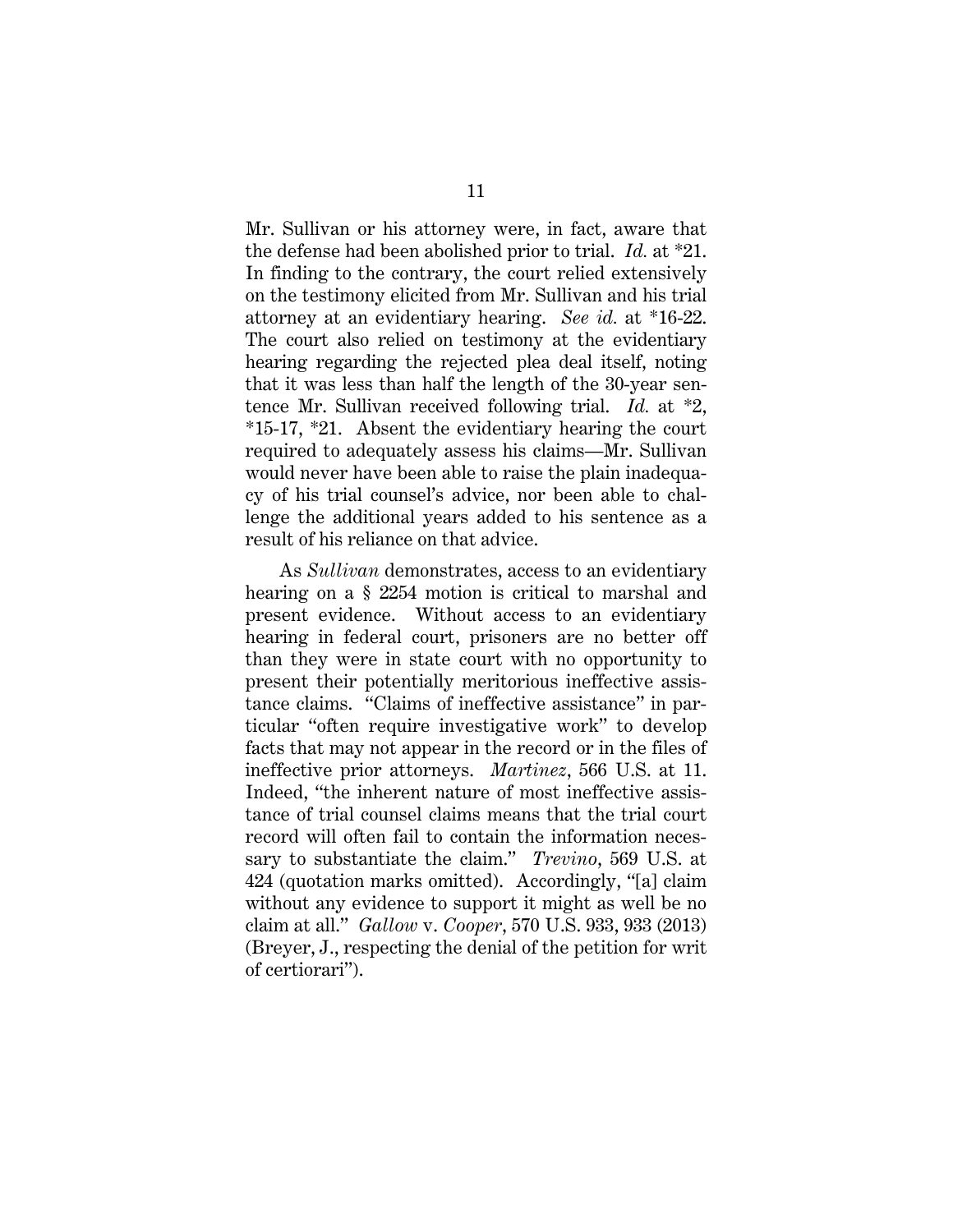It follows that, in pursuing the limited proceduraldefault exception this Court identified in *Martinez* and *Trevino*—which is available only where, inter alia, "'there was no counsel'" in state habeas "'or counsel in that proceeding was ineffective,'" *Trevino*, 569 U.S. at 429 (quoting *Martinez*, 566 U.S. at 17)—federal habeas counsel must investigate to identify "the information necessary to substantiate the claim" not effectively pursued below, *id.* at 424 (quotation marks omitted). Indeed, "*Martinez* would be a dead letter if a prisoner's only opportunity to develop the factual record of his state [collateral review] counsel's ineffectiveness had been in state [collateral] proceedings, where the same ineffective counsel represented him." *Detrich* v. *Ryan*, 740 F.3d 1237, 1246-1247 (9th Cir. 2013) (en banc) (plurality opinion); *see also, e.g.*, *McBride* v. *Glunt*, No. 17- CV-5374, 2020 WL 1953658, at \*4 (E.D. Pa. Apr. 23, 2020) (evidentiary hearing necessary to determine whether trial counsel may have had strategic reason for declining to object to defective reasonable doubt jury instruction); *Carpenter* v. *Davis*, No. 02-CV-1145, 2017 WL 2021415, at \*1, \*3 (N.D. Tex. May 12, 2017) (evidentiary hearing required where petitioner raising *Martinez* had no previous opportunity to claim ineffective assistance of trial counsel who failed to "investigate and present," *inter alia*, "evidence that [another person] actually murdered the victim"); *Sullivan*, 2015 WL 4756190, at \*10-22.

An adequate investigation by federal habeas counsel is especially critical where, as here, petitioner's claim is that his prior counsel conducted an inadequate, unreasonably narrow investigation. *See, e.g.*, *Wiggins*  v. *Smith*, 539 U.S. 510, 534, 538 (2003) (counsel's inadequate investigation did not reflect reasonable professional judgment and prejudiced the defendant at sen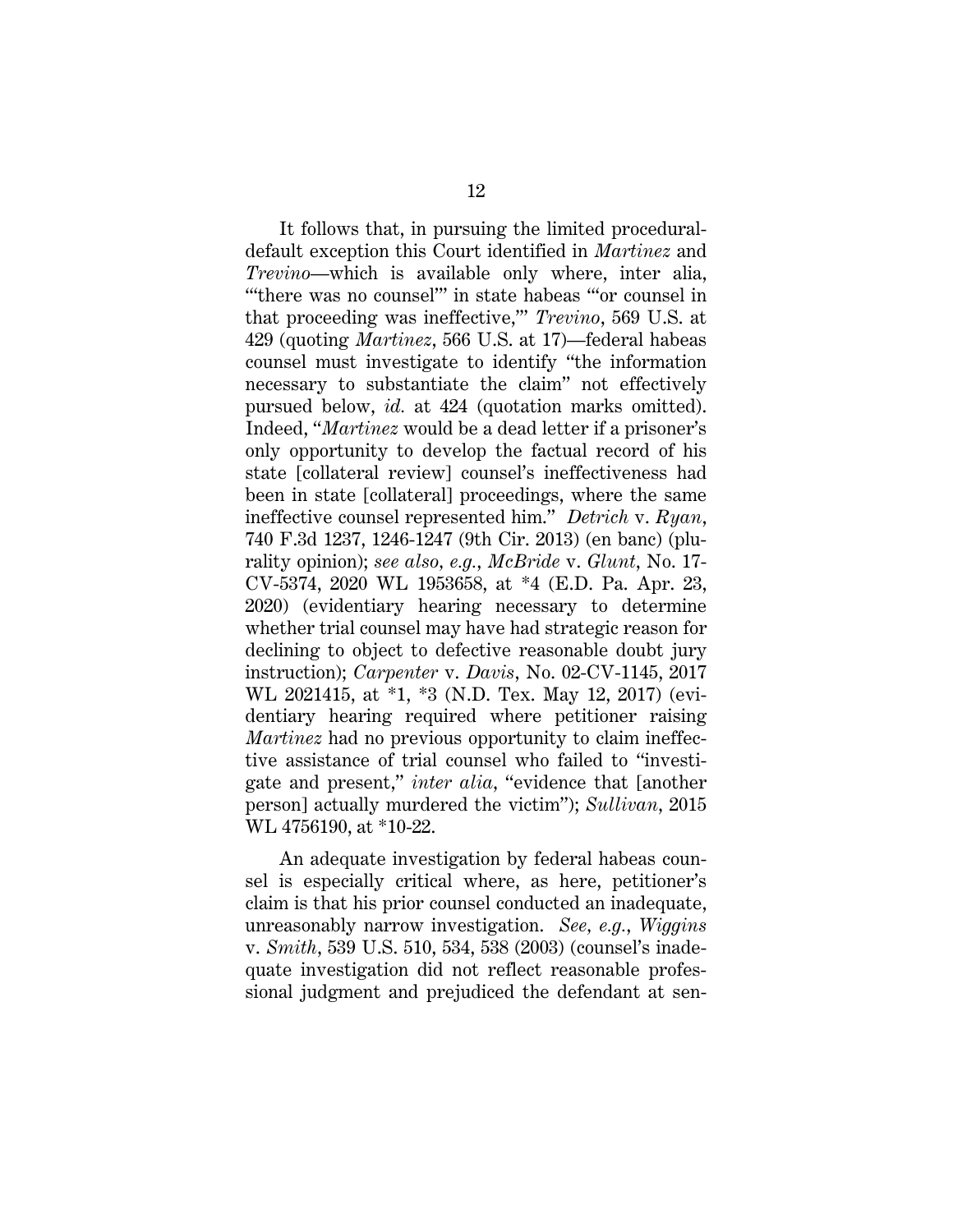tencing); *see also* ABA Guidelines, Guideline 1.1 cmt. at 933 (2003) ("Like trial counsel, counsel handling state collateral proceedings must undertake a thorough investigation into the facts surrounding all phases of the case."). In many such cases, fact development will be necessary to allow prisoners to raise constitutional claims for the first time.

## **II. <sup>M</sup>ARTINEZ DOES NOT ENCOURAGE PRISONERS AND THEIR COUNSEL TO WITHHOLD CLAIMS AND EVI-DENCE UNTIL FEDERAL HABEAS PROCEEDINGS**

The State contends (at 37) that *Martinez* "encourag[es] prisoners to sidestep state court" by withholding ineffective assistance of counsel claims during trial or state habeas proceedings, only to raise them for the first time during federal habeas review. The State offers no evidence to support this proposition. Further, the State ignores that the consequences of this gambit would not be relief for the habeas petitioner, but instead would likely subject the lawyer to probable professional discipline, including risk of their livelihood through suspension, as well as other sanction. Moreover, it would be anathema to the Sixth Amendment's guarantees and to our justice system to diminish the remedy available to prisoners because of unsupported concern by the State about hypothetical gamesmanship in which his lawyer might engage.

*First*, and of note, the State fails to identify a single case in which an attorney made the purposeful, highrisk decision to not bring a claim in state court, gambling that the lawyer for the client in the federal habeas proceeding would be able to get the claim before the federal court through the *Martinez* gateway. Instead, the State's position depends on a partial dissent from the Ninth Circuit, *see* Br. 37 (citing *Dickens* v. *Ryan*,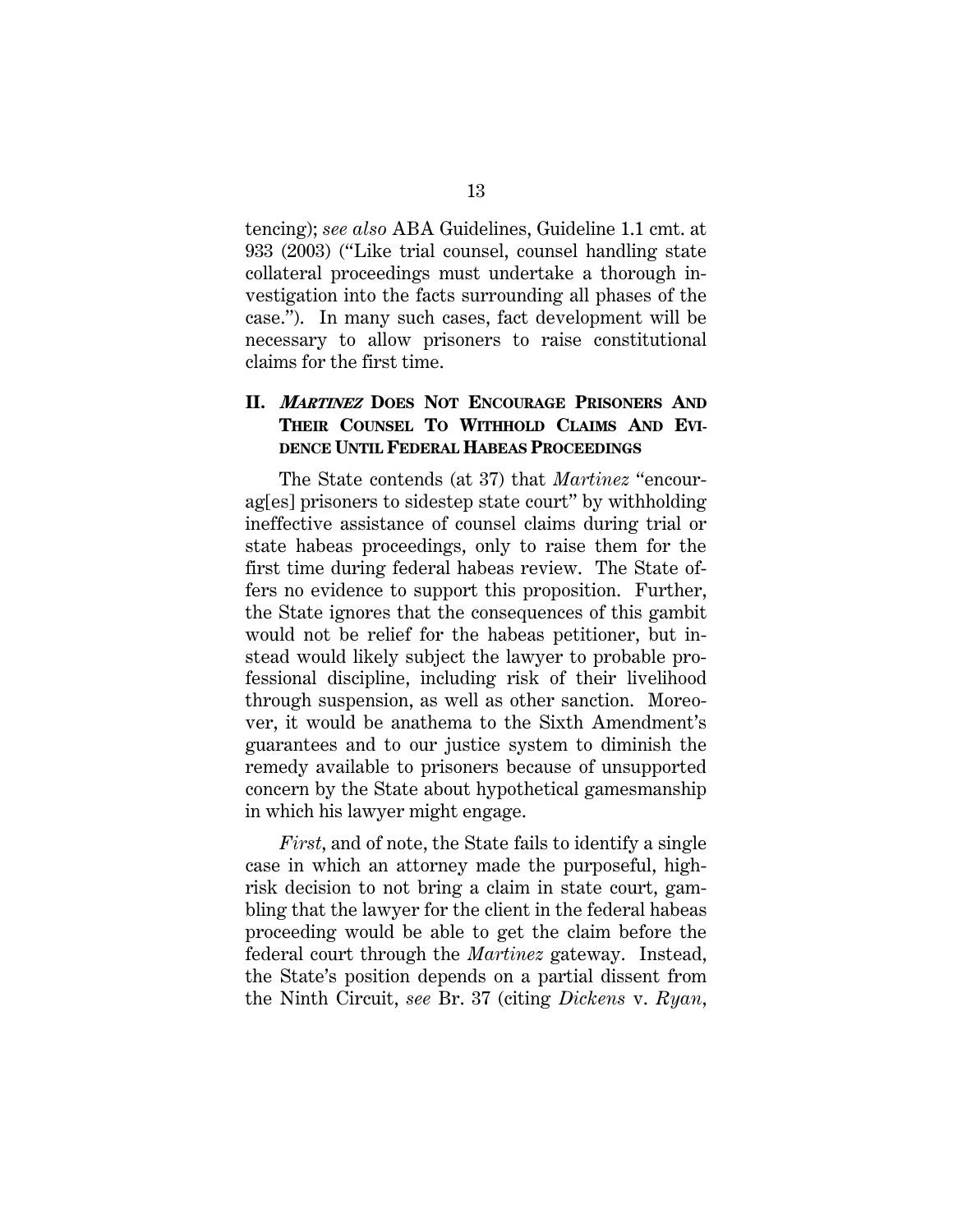740 F.3d 1302, 1328 (9th Cir. 2014) (Callahan, J., dissenting in part)), and a training document created by a single attorney in 2008, before *Martinez* was even decided, which in no way advises attorneys to withhold a claim in state court until federal habeas proceedings, *see id.* By contrast, the ABA Guidelines, which are "a feature at every defense-training seminar," advise repeatedly and emphatically that claims should be raised and evidence presented at the earliest possible opportunity.<sup>14</sup> The ABA—which represents lawyers with experience in federal habeas proceedings and capital punishment litigation—is not aware of evidence that this type of unethical attorney misconduct arises either. Thus, a critical premise of the State's argument—that this Court should intervene to prevent attorneys from intentionally and unethically sidestepping state court is a solution in search of a problem.

The State's unfounded concern that attorneys will intentionally withhold claims in state court also ignores the fact that lawyers are constrained by professional conduct rules and standards and are subject to discipline for violations of the rules of conduct adopted in the jurisdiction(s) in which they are admitted and/or authorized to practice. As this Court explained in *Strickland*, defense lawyers are obligated by their clients' Sixth Amendment rights to provide effective assistance of counsel. *See* 466 U.S. at 685. A lawyer owes the client a duty of objectively reasonable performance, and "[p]revailing norms of practice as reflected in American Bar Association standards and the like … are guides to determining what is reasonable." *Id.* at 688- 689.

<sup>14</sup> Maher, *Improving State Capital Counsel Systems Through Use of the ABA Guidelines*, 42 Hofstra L. Rev. 419, 422 (2013).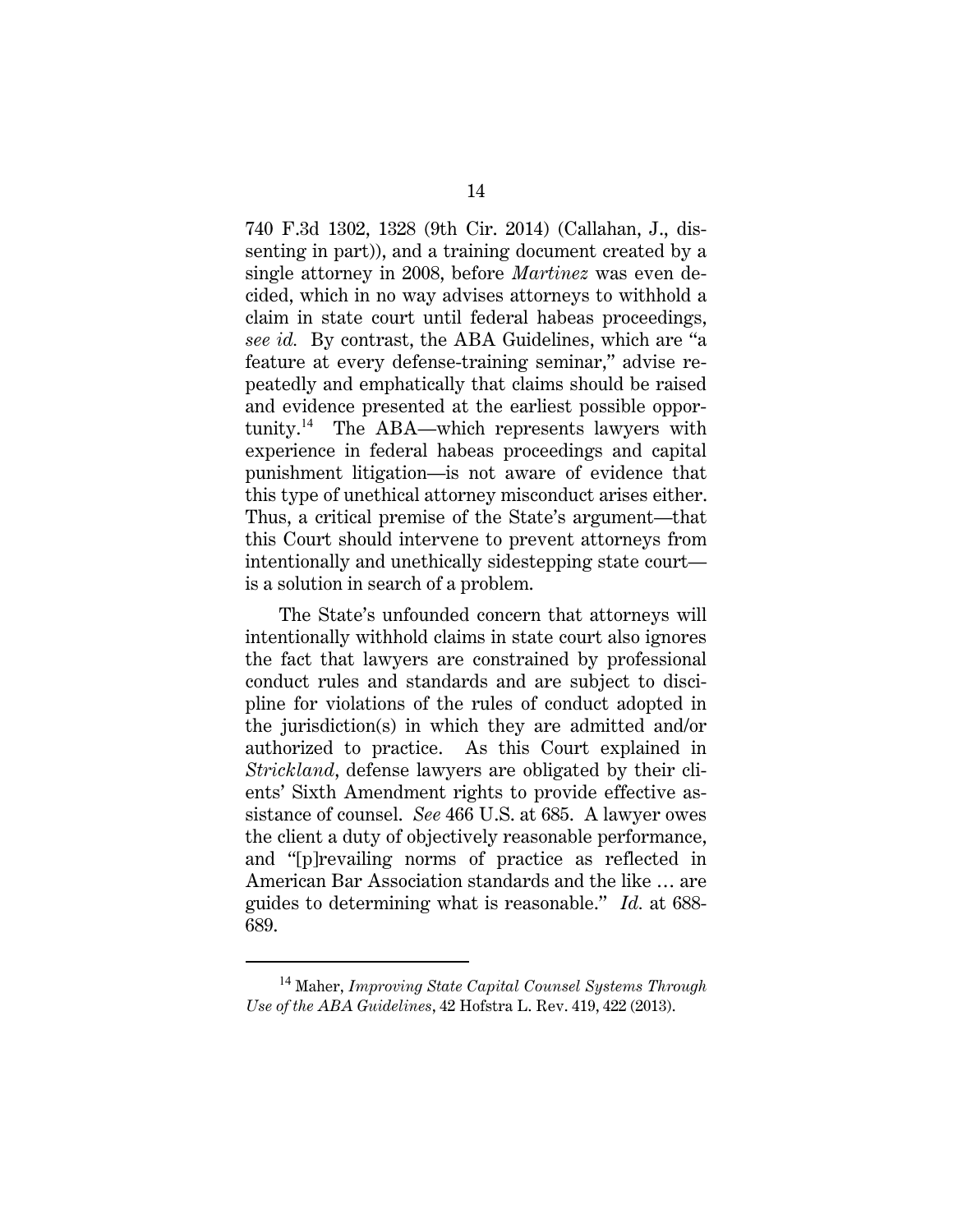If a post-conviction lawyer representing a client in the state proceeding were to make the purposeful, high-risk decision to not bring a claim in state court, that lawyer acts outside the ABA's Model Rules of Professional Conduct, the ABA Standards for Criminal Justice, and the ABA's Guidelines for the Appointment & Performance of Defense Counsel in Death Penalty Cases. For example, ABA Model Rule of Professional Conduct  $1.1^{15}$  requires "[a] lawyer ... [to] provide competent representation to a client,"<sup>16</sup> and the ABA Standards prescribe the "duty of candor toward the court and others."<sup>17</sup> Any attorney who intentionally withholds an ineffective assistance of counsel claim in state court likely violates both of these foundational directives. Additionally, the ABA Standards state that as soon as counsel becomes aware "after appropriate investigation and legal research" that prior defense counsel did not provide effective assistance, "new counsel should not hesitate to seek relief for the client."<sup>18</sup> Thus, an attorney representing a capital prisoner in his or her post-conviction appeals must raise claims fully and forcefully at the earliest practicable moment.

A critical role of any post-conviction lawyer is to protect a client's claims against waiver and default.

<sup>&</sup>lt;sup>15</sup> Every jurisdiction has adopted a version of Model Rule of Professional Conduct 1.1. Thus, the duty of competence is ubiquitous.

<sup>16</sup> *Id.* at R. 1.1 (2020) ("A lawyer shall provide competent representation to a client. Competent representation requires the legal knowledge, skill, thoroughness and preparation reasonably necessary for the representation.").

<sup>&</sup>lt;sup>17</sup> ABA, Criminal Justice Standards, Standard 4-1.3 (4th ed. 2017).

<sup>18</sup> *Id.* at Standard 4-9.6.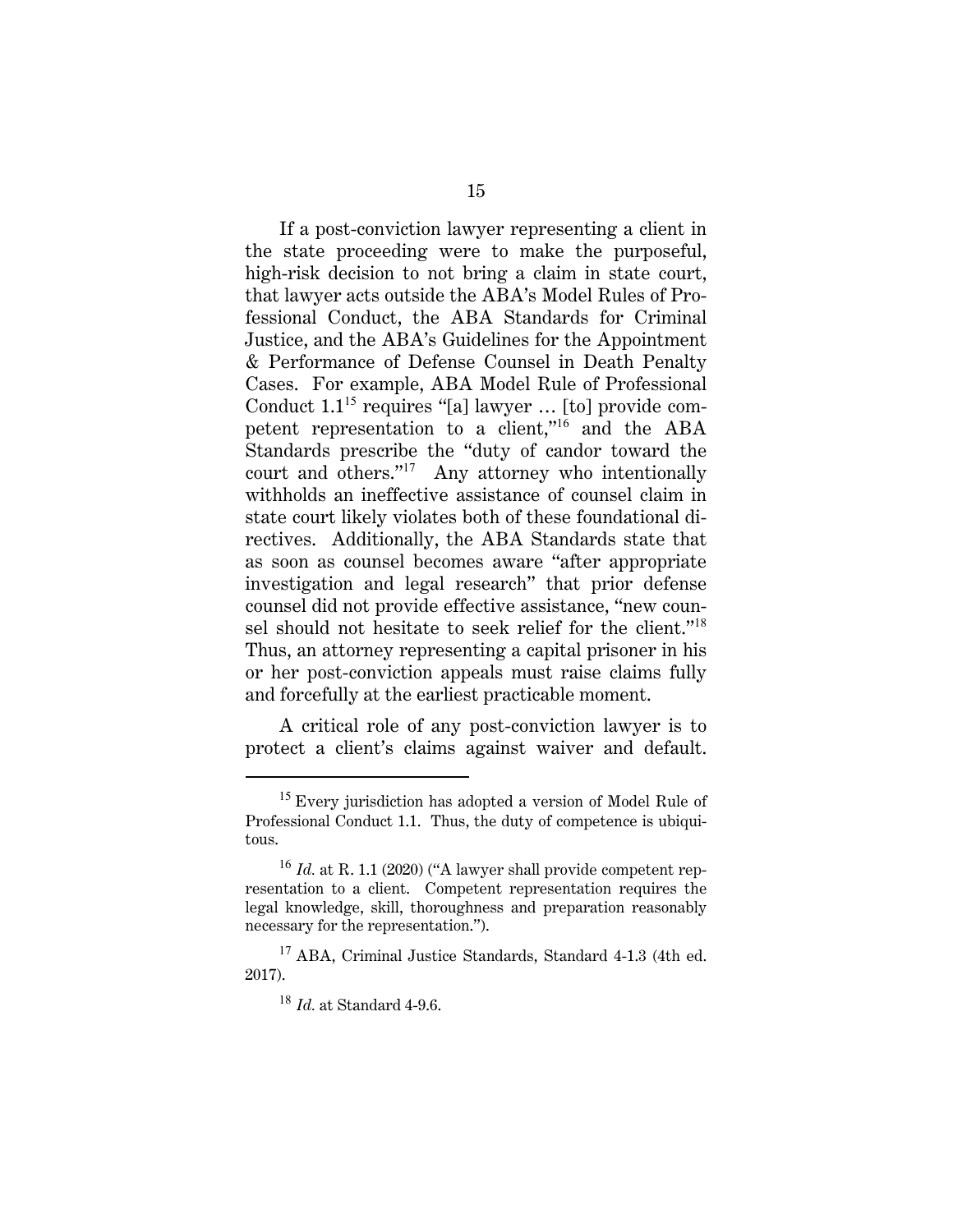Under the State's theory, post-conviction attorneys will not merely fail to protect against waiver and default but wish these outcomes for their clients. But the ABA's Guidelines for the Appointment and Performance of Defense Counsel in Death Penalty Cases contain a "duty to assert legal claims" that requires counsel to consider all legal claims potentially available and protect the client against waiver, default, or forfeiture.<sup>19</sup> The same Guidelines include the "duties of postconviction counsel," which call on post-conviction lawyers to "litigate all issues, whether or not previously presented, that are arguably meritorious under the standards applicable to high quality capital defense representation" and "make every professionally appropriate effort to present issues in a manner that will preserve them for subsequent review."<sup>20</sup> The Guidelines' accompanying commentary further warns against the danger of procedural default and the duty to raise claims in a manner that preserves the issue, providing that "trial counsel in a death penalty case must be especially aware not only of strategies for winning at trial, but also of the heightened need to fully preserve all potential issues for later review."<sup>21</sup> A scheme to deliberately withhold a claim in state proceedings in the hopes of having the claim heard in federal court would directly conflict with this authority.

But even if attorney misconduct arises, the correct solution is not to limit the equitable remedy provided by *Martinez*. Rather, the existing lawyer disciplinary system that protects against and sanctions violations of

<sup>19</sup> ABA Guidelines, Guideline 10.8. (2003).

<sup>20</sup> *Id.* at Guideline 10.15.1.

<sup>21</sup> *Id.* at Guideline 10.8, cmt. at 1030.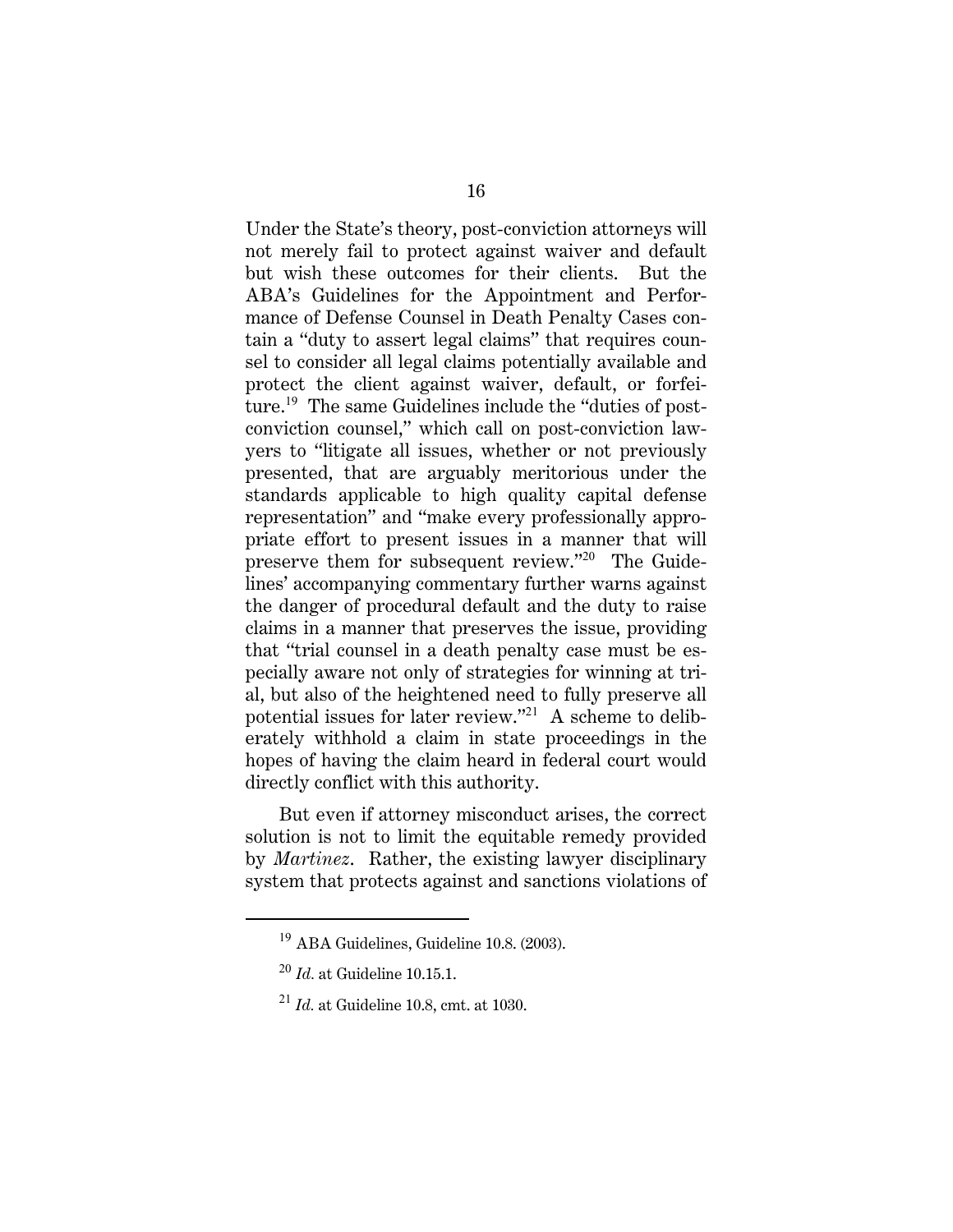applicable rules of professional conduct provides the appropriate remedy for any unethical acts by the lawyer. *See Application of Griffiths*, 413 U.S. 717, 726-727 (1973) ("[O]nce admitted to the bar, lawyers are subject to continuing scrutiny by the organized bar and the courts. In addition to discipline for unprofessional conduct, the range of postadmission sanctions extends from judgments for contempt to criminal prosecutions and disbarment."). The discipline system in the U.S. is professionalized and well-equipped to handle such matters if and when they arise. The ABA's Model Rules for Lawyer Disciplinary Enforcement describe the sanctions available for attorney misconduct. They include, among other things, disbarment, suspension, probation, reprimand, admonition, restitution to persons financially injured, and disgorgement of all or part of the lawyer's or law firm's fee.<sup>22</sup> Because systems are already in place, a limitation on the equitable remedy of *Martinez* is not needed to control attorney behavior.

*Second*, the notion that this Court would interpret a statute based on an unfounded, far-reaching, and illogical assumption about how bad actors *might* behave is foreign to our legal system. All lawyers, as officers of the court, are presumed to act ethically, including defense counsel and prosecutors. *See Ex parte Garland*, 71 U.S. 333, 378 (1866) ("[Attorneys] are officers of the court, admitted as such by its order, upon evidence of their possessing sufficient legal learning and fair private character … . In this court the fact of the admission of such officers in the highest court of the States to which they respectively belong, for three years preceding their application, in regarded as sufficient evidence

<sup>&</sup>lt;sup>22</sup> ABA Model Rules for Lawyer Disciplinary Enforcement R. 10 (2020).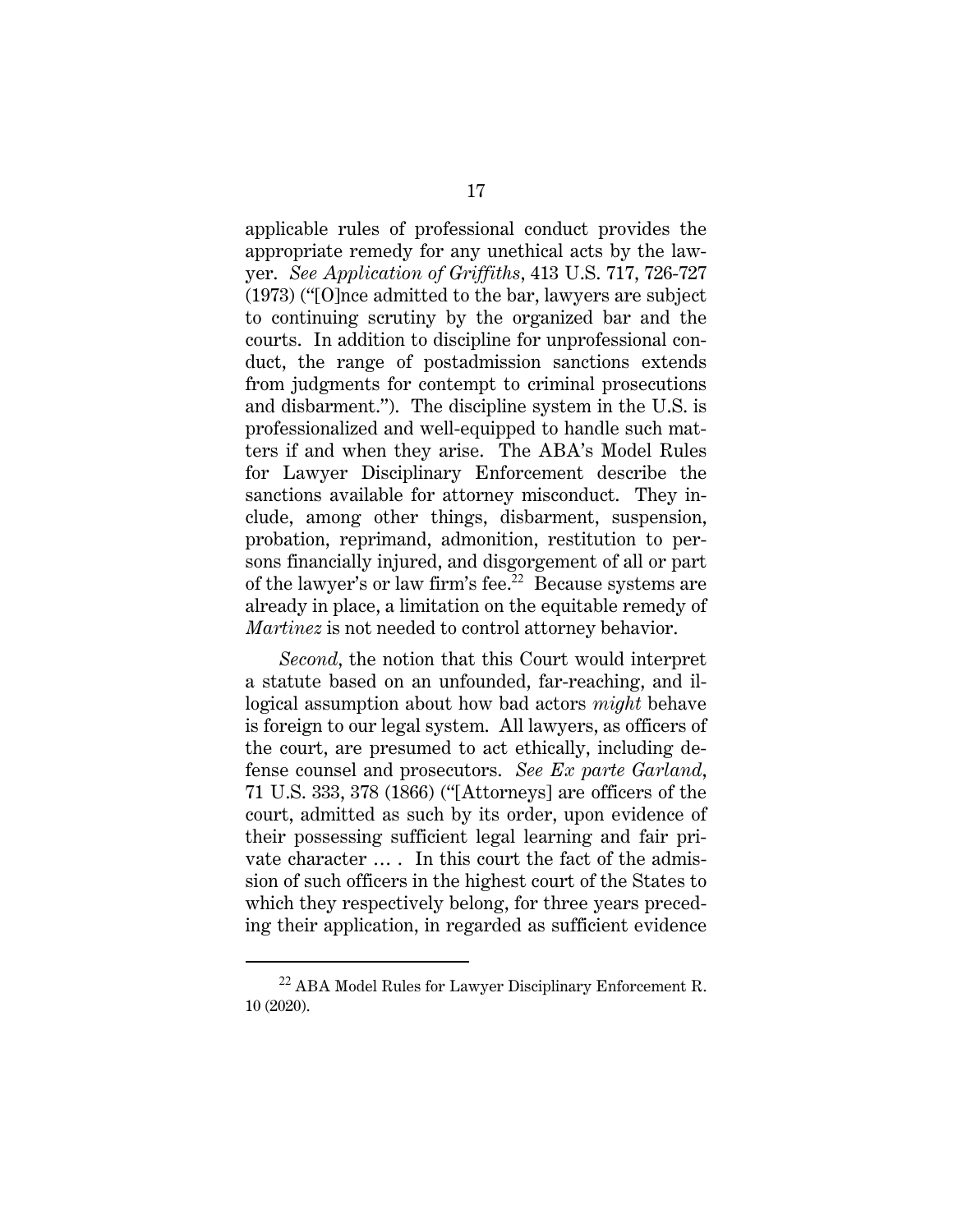of the possession of the requisite legal learning, and the statement of counsel moving their admission sufficient evidence that their private and professional character is fair."); *see also United States* v. *Cronic*, 466 U.S. 648, 656 n.19 (1984) ("[T]he Sixth Amendment does not require that counsel do what is impossible or unethical."). Consistent with this presumption of good faith and faithful execution of a lawyer's duties, the Court should not interpret a statute to resolve hypothetical concerns such as those posited here by the State.

It would be particularly ironic to do so here. The point of *Martinez* and *Trevino* is that a prisoner should be spared the consequences of his ineffective trial and state post-conviction counsel's performance. Constraining the remedies of a prisoner who meets the rigorous requirements of *Martinez* on the assumption that his federal habeas counsel might also engage in misconduct is perverse; it leaves the prisoner no better off than he was in state court and deprives him of even one opportunity to meaningfully contest his guilt in federal court.

*Third*, strategically, it would be indefensible to withhold potentially meritorious claims or helpful evidence at trial or in state post-conviction proceedings, on the distant hope of possibly reviving the claims under *Martinez*. The *Martinez* pathway towards excusing a procedural default—by *Martinez's* own terms—is nothing more than a "narrow exception." *Martinez*, 566 U.S. at 9. *Martinez* only applies to "the default of a single claim—ineffective assistance of trial counsel—in a single context." *Davila* v. *Davis*, 137 S. Ct. 2058, 2062 (2017).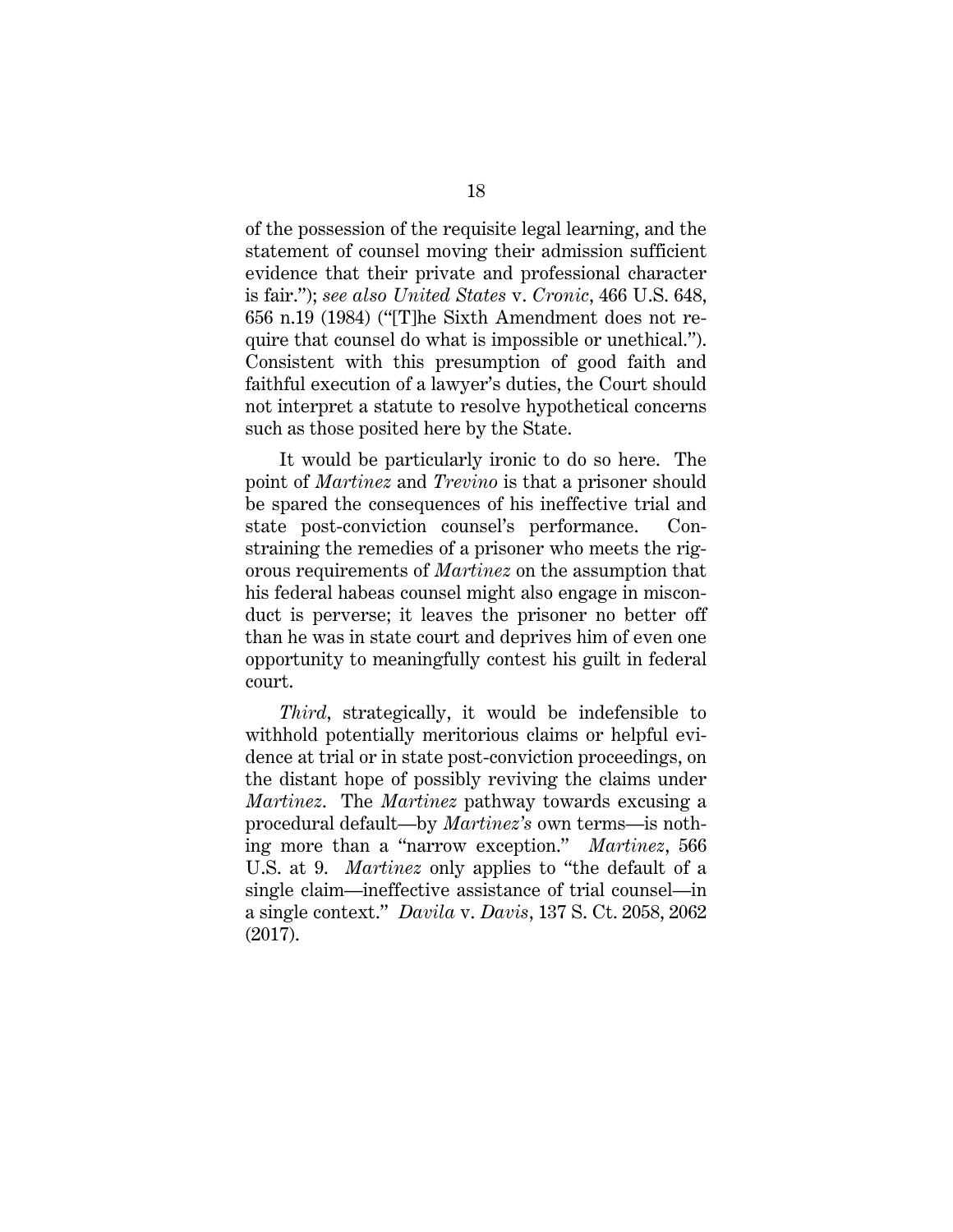In short, "the *Martinez* test is not a simple one."<sup>23</sup> To access relief under *Martinez*, a petitioner must establish four elements concerning his or her defaulted claim: (1) the claim of ineffective assistance of trial counsel is "substantial"<sup>24</sup>; (2) the state post-conviction counsel was ineffective or there was no post-conviction counsel; (3) the state collateral review proceeding was the "initial" review proceeding in respect to the ineffective assistance of trial counsel claim; and (4) state law requires that the claim be raised in an initial-review collateral proceeding. *See Trevino*, 569 U.S. at 414; *Martinez*, 566 U.S. at 13-18. There are many tripwires to obtaining access, such that "if a petitioner's claim was filed in federal court beyond the statute of limitations or in a successive petition, was defaulted on direct or collateral appeal rather than at the initial collateral proceeding, or was raised by a petitioner who never sought state postconviction relief or declined representation when he did, the *Martinez* gateway to merits review remains closed."<sup>25</sup> Exacerbating this difficulty is the fact that "many states have attempted to construe

<sup>23</sup> Ellis, *A Tale of Three Prejudices: Restructuring the "*Martinez *Gateway"*, 90 Wash. L. Rev. 405, 407 (2015).

 $^{24}$  The first requirement is particularly difficult to satisfy because it requires a successful showing of ineffective assistance of trial counsel under this Court's well-established standard from *Strickland*—deficient performance and prejudice. 466 U.S. at 687- 696. *Strickland*'s demanding standard is notoriously difficult to win. *See Padilla* v. *Kentucky*, 559 U.S. 356, 371 (2010) ("Surmounting *Strickland*'s high bar is never an easy task."); *see also* Blume & Johnson, Gideon *Exceptionalism?*, 122 Yale L.J. 2126, 2138-2139 (2013) (describing *Strickland* as "a formidable obstacle to defendants alleging that they were deprived of their Sixth Amendment right to the effective assistance of counsel").

<sup>25</sup> King, *Enforcing Effective Assistance After* Martinez, 122 Yale L.J. 2428, 2432-2433 (2013).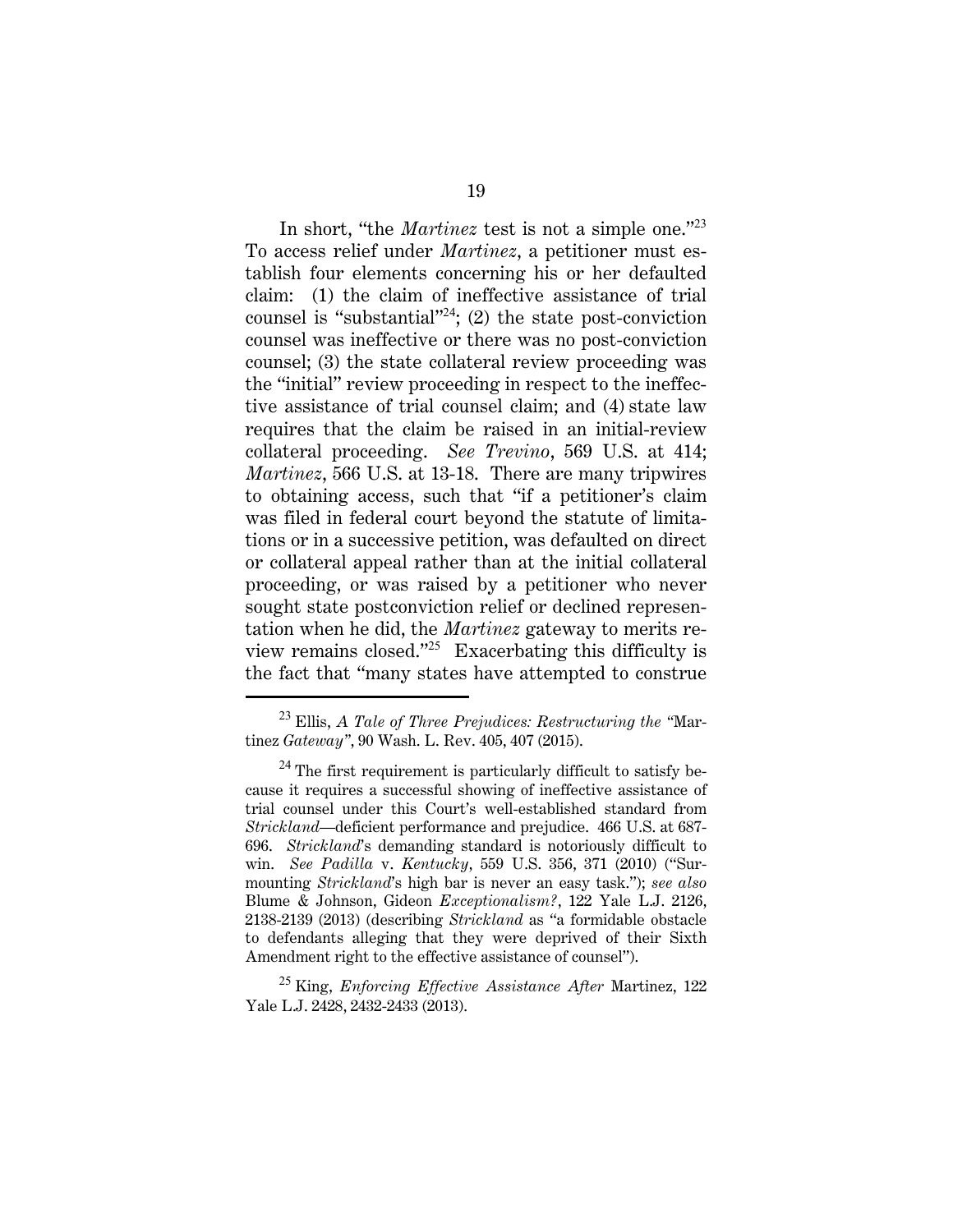*Martinez* in ways that limit their postconviction obligations."<sup>26</sup> "In sum, a petitioner must prove two ineffective assistance of counsel claims and be subject to a procedural system comparable to the one described in *Trevino* [and *Martinez*]" rendering "relief under *Trevino* [and *Martinez*] … both difficult and unlikely."<sup>27</sup>

Because the *Martinez* gateway is so difficult to access, no lawyer could be said to make a reasoned strategic decision by withholding evidence in the hopes that they will be able to avail themselves of *Martinez*. As noted above, competent lawyers raise all possible claims at the earliest possible juncture, given the overwhelming risk—and the drastic consequences—of procedural default. The incremental likelihood of getting through the gateway cannot, in any circumstance, outweigh the value of early claim presentation, which preserves the claim for federal habeas review. The unethical gamesmanship hypothesized by the State requires illogical assumptions about risk-reward incentives, where an attorney must risk his license and his client's life, and the reward is a merits review in federal habeas, which has proven to be "no magic bullet."<sup>28</sup> No reasonable attorney would make this calculation with little

<sup>26</sup> Primus, *Effective Trial Counsel After* Martinez v. Ryan*: Focusing on the Adequacy of State Procedures*, 122 Yale L.J. 2604, 2618 (2013).

<sup>27</sup> Law, Trevino v. Thaler: *Falling Short of Meaningful Federal Habeas Corpus Reform*, 105 J. Crim. L. & Criminology 499, 520-521 (2015).

 $28$  King, 122 Yale L.J. at 2433.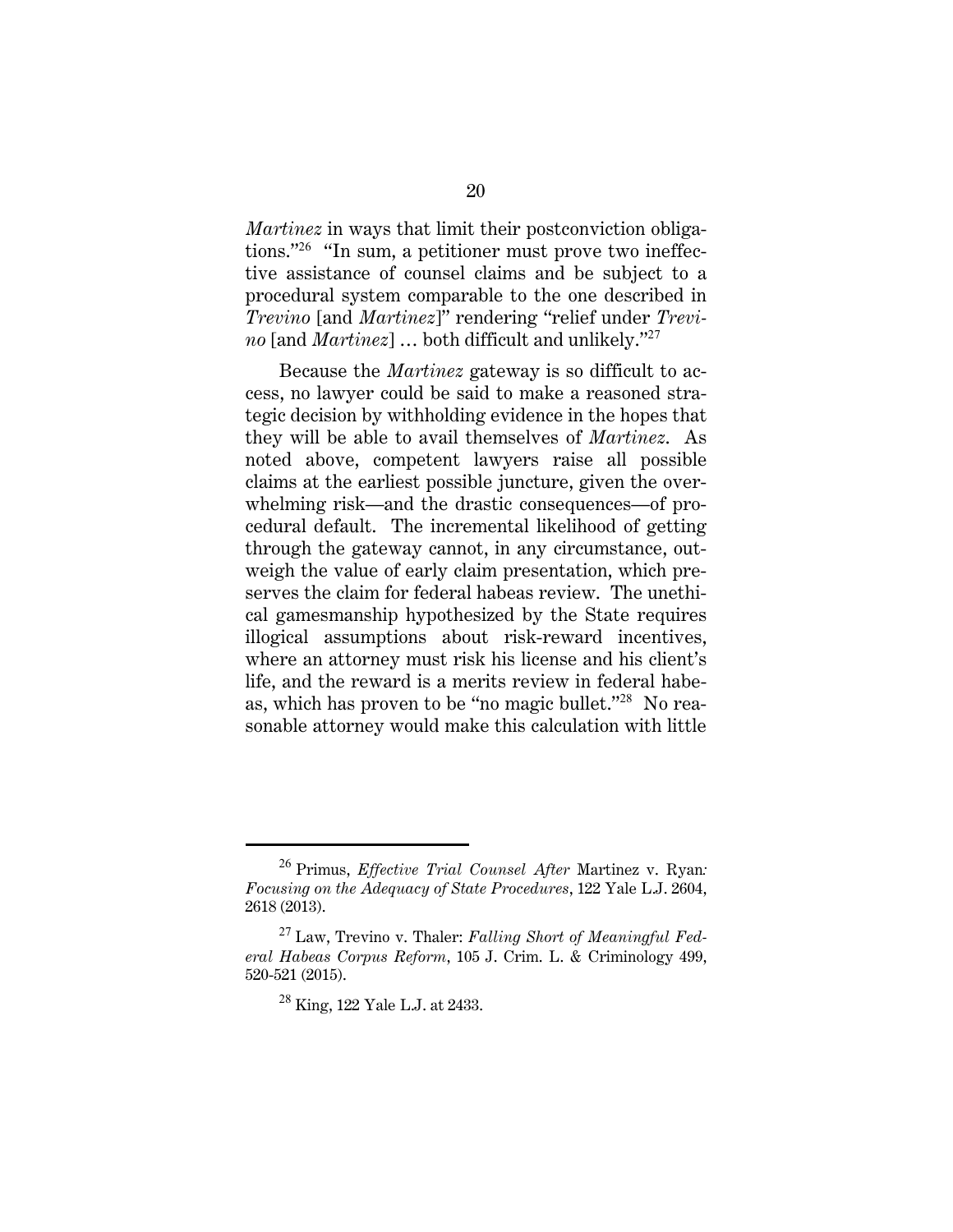to gain and everything to lose. Indeed, in this context, "fortune disfavors the bold."<sup>29</sup>

*Finally*, even if, as the State incorrectly suggests, the decision to withhold a claim in state court to raise it for the first time in federal habeas could be considered strategic, such a decision would not qualify as ineffective assistance of counsel under *Strickland's* first prong (deficient performance) and thus would not amount to cause to excuse the default. In federal habeas proceedings, courts will not entertain claims that were procedurally defaulted, but procedural defaults can be excused by a showing of "cause and prejudice." *Wainwright* v. *Sykes*, 433 U.S. 72, 87 (1977). The cause and prejudice necessary to overcome a procedural default is satisfied by ineffective assistance of trial counsel. *See Martinez*, 566 U.S. at 17. Therefore, even if this Court were to indulge the State's suggestion that an attorney's decision to withhold a claim in state court in favor of waiting to raise it in federal court amounts to constitutionally reasonable performance under the first prong of *Strickland*, then procedural default would not be excused, and the prisoner would not have the opportunity to later raise the ineffective assistance of counsel claim in a federal habeas proceeding. Thus, if, as the State argues, withholding a claim or evidence in state court is a strategic decision by counsel, then the hypothetical gamesmanship scenario the State fears will never arise in the first instance.

The State's unfounded view of the practice of law runs wholly contrary to longstanding professional ethics rules. This Court proceeds from an assumption of

<sup>29</sup> Kovarsky, *Delay in the Shadow of Death*, 95 N.Y.U. L. Rev. 1319, 1354 (2020) (analyzing stays in capital punishment litigation).